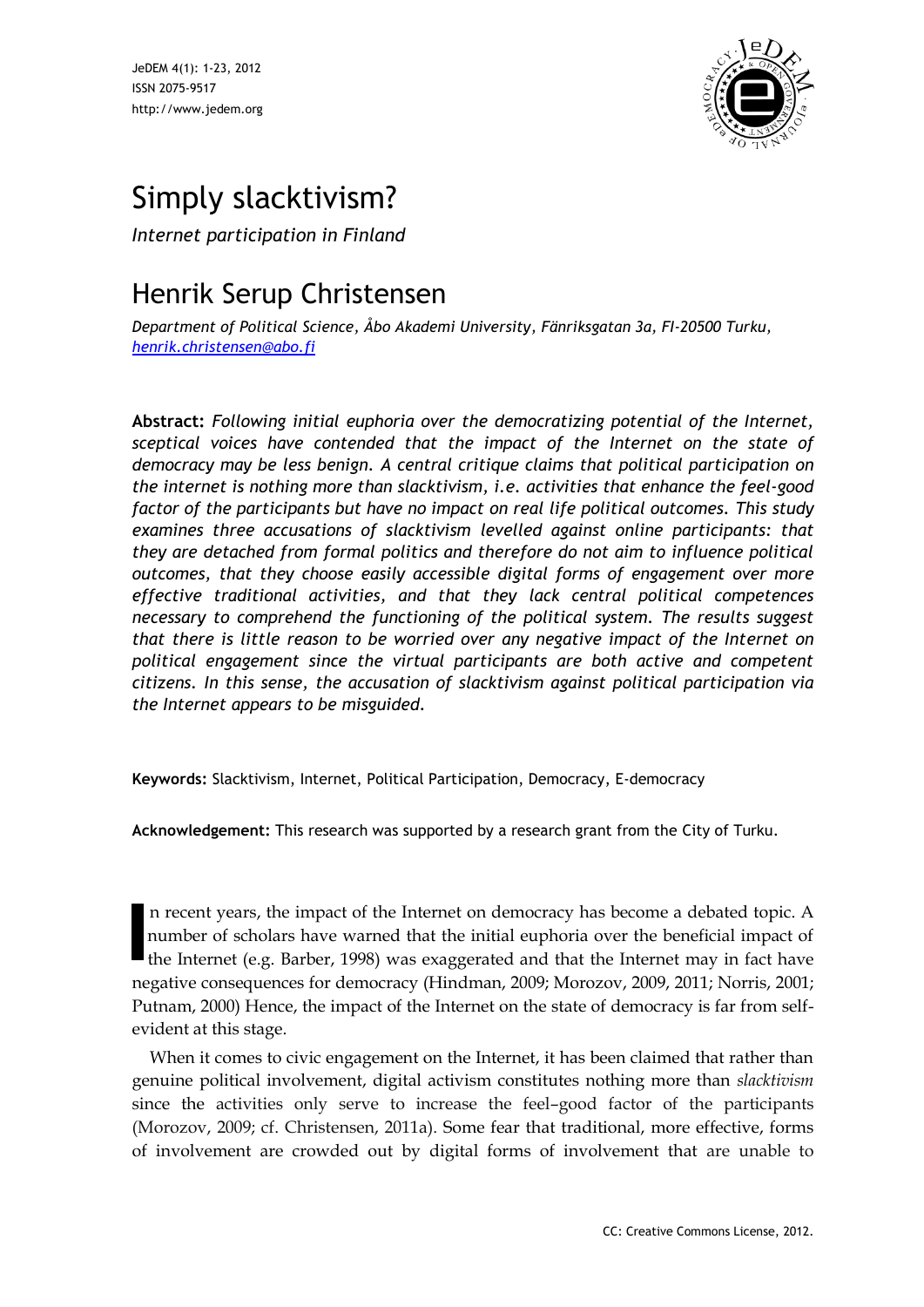achieve political goals (Putnam, 2000). Were this to be true, it could well imply that the implications of Internet activism would be less benign than what is frequently contended.

However, little empirical research has examined the accusation of slacktivism. This study helps change this situation by examining three central allegations raised against citizens using the Internet for political purposes:

- 1. The Internet participants are detached from the formal political sphere and espouse negative judgements on the functioning of the political system.
- 2. The Internet participants are citizens who do not engage in offline political activities.
- 3. The Internet participants lack central political competences who do not know how to influence political decisions effectively.

This study examines these claims in Finland since the Finnish National Electoral Study from the most recent elections in 2011 makes it possible to examine these questions given that it contains appropriate indicators on all relevant factors (Borg and Grönlund, 2011).

The first section presents the arguments dismissing Internet activism as merely slacktivism. Following this, a methodological section outlines how these accusations are examined in this study. The third section is the empirical examination of the three allegations, before summing up and discussing the results in the final section. The results suggest that the Internet participants are generally capable citizens who are also otherwise engaged in civic issues. Hence, the accusation of Internet activism being merely slacktivism seems largely misguided.

### **1. Internet engagement and the accusation of slacktivism**

The Internet has become an important venue for political activities and the implications of this for democracy has become a debated topic (Norris, 2001; Coleman and Blumler, 2009; Loader and Mercea, 2012). It has been contended that the Internet may have a profound impact on how and why citizens become active by offering new ways to become politically active (Coleman and Blumler, 2009). These activities involve electronic versions of traditional forms of participation, such as online petition signing or contacting via email (Shulman, 2009) or new forms of cyber involvement such as politically motivated hackings (Jordan and Taylor, 2004). The Internet may also boost offline participation by making it easier to coordinate activities and disseminate information on events to a broader public (Ayres, 1999; Bennett, et al., 2008). For these reasons, many initially saw the Internet as a potential saviour of the established democracies and their representative systems of government suffering from a lack of citizen involvement (Pharr and Putnam, 2000). The most optimistic scholars expected the Internet to change the functioning of democracy profoundly by increasing mass participation (Barber, 1998).

Other scholars are more cautious and even negative when it comes to the impact of the Internet on the state of democracy (Norris, 2001; Hindman, 2009; Morozov, 2009, 2011). Some scholars dismiss the value of Internet activities for political participation altogether since the Internet does not engage citizens in meaningful political matters, but only help them to fulfil their personal aspirations. For this reason, they do not see the relevance of the Internet for political participation properly defined (cf. Putnam, 2000, 179). However, more recent contributions to the literature dismiss the sharp distinction between private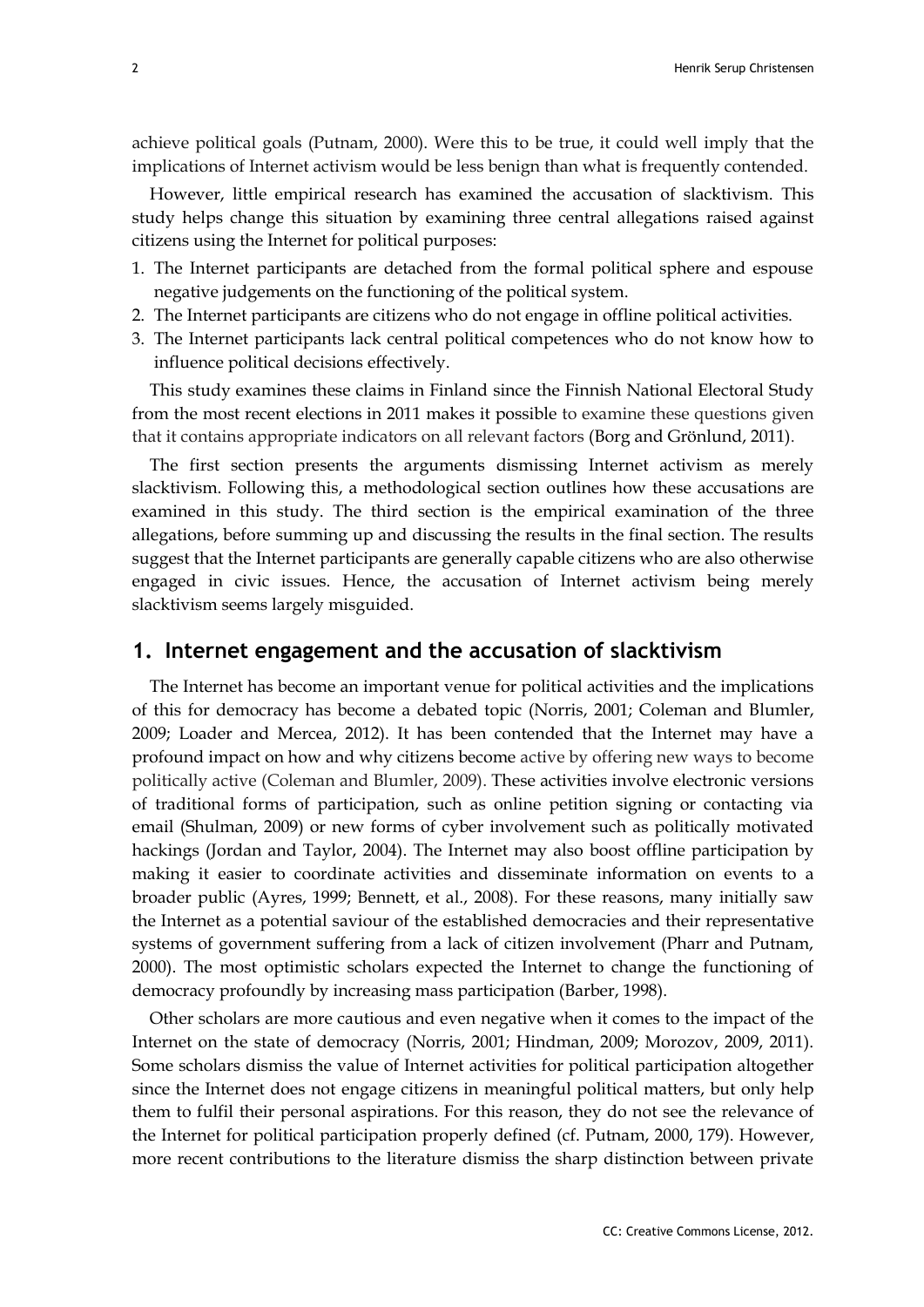l

and public matters since this is often unattainable in practice (cf. Papacharissi, 2010). In line with this, and as is customary in recent work on the subject (cf. Micheletti and McFarland, 2011), no hard distinction is drawn here between civic engagement and political participation. Instead, they are both considered expressions of how citizens express their concerns that are of equal value for democratic engagement.

A more serious critique contends that the Internet merely perpetuates existing power relations into the digital universe, recreating a digital divide (Norris, 2001). In a similar vein, Hindman (2009) contends that rather than broaden political discourse, the Internet mainly empowers the same elites who are controlling other media outlets. To paraphrase Schattschneider (1960), the chorus sings with a strong upper-class accent even in the digital heaven. Another critique is aimed at the supposedly democratizing potential of the Internet and new social media proclaimed in connection to various colour revolutions and the Arab spring. The critics contend that commentators and scholars often overestimate the impact of the Internet and social media in ensuring these revolutions due to their visibility (Morozov, 2011).

However, the central criticism under examination here concerns Internet activism in established democracies and the extent to which virtual engagement benefits the state of democracy in these countries. According to this critique, the Internet is swarming with insincere forms of political engagement rather than being colonized by political elites. Although different derogatory epithets exist, *slacktivism* is frequently used to denote political activities that serve to increase the feel–good factor of the participants but have no impact on real–life political outcomes (Christensen, 2011a; Karpf, 2010; Morozov, 2009;).<sup>1</sup> Slaktivism is not restricted to activities on the Internet, but it is often connected to it since the Internet enables citizens to participate in relatively easy forms of political participation. Even though the ease of participation may increase the amount of politically motivated activities, it does not necessarily have a positive net impact on the quality of democratic engagement. The accusation of slacktivism takes slightly different forms, but three central allegations can be identified.

The first allegation considers the advent of virtual participation the result of an increasing detachment from the formal political sphere. This critique has also been aimed at other recent additions to the political repertoire of political activists in the established democracies (Hay, 2007; Stoker, 2006). These critics contend that Internet activism is driven by disaffection with the formal political system and the actors inhabiting it (Johnson and Kaye, 1998). Di Gennaro and Dutton (2006, p.310) find that the Internet appeals to people who think that governments are not responsive to citizens' concerns. Although they go on to include that being active via the Internet may boost the political efficacy of participants, this perception nonetheless indicates that the Internet is considered a tool for those detached from the formal political sphere. If Internet activism is primarily outbursts of dissatisfaction, these virtual activities are more appropriately

<sup>1</sup> Karpf (2010) uses the term *clicktivism* to refer to similar activities. His concept is restricted to Internet activities, whereas slacktivism is also sometimes used to refer to other effortless activities such as wearing a bracelet to show support for a cause. Despite this loser connotation, the term slacktivism is used since it seems to be preferred by most authors.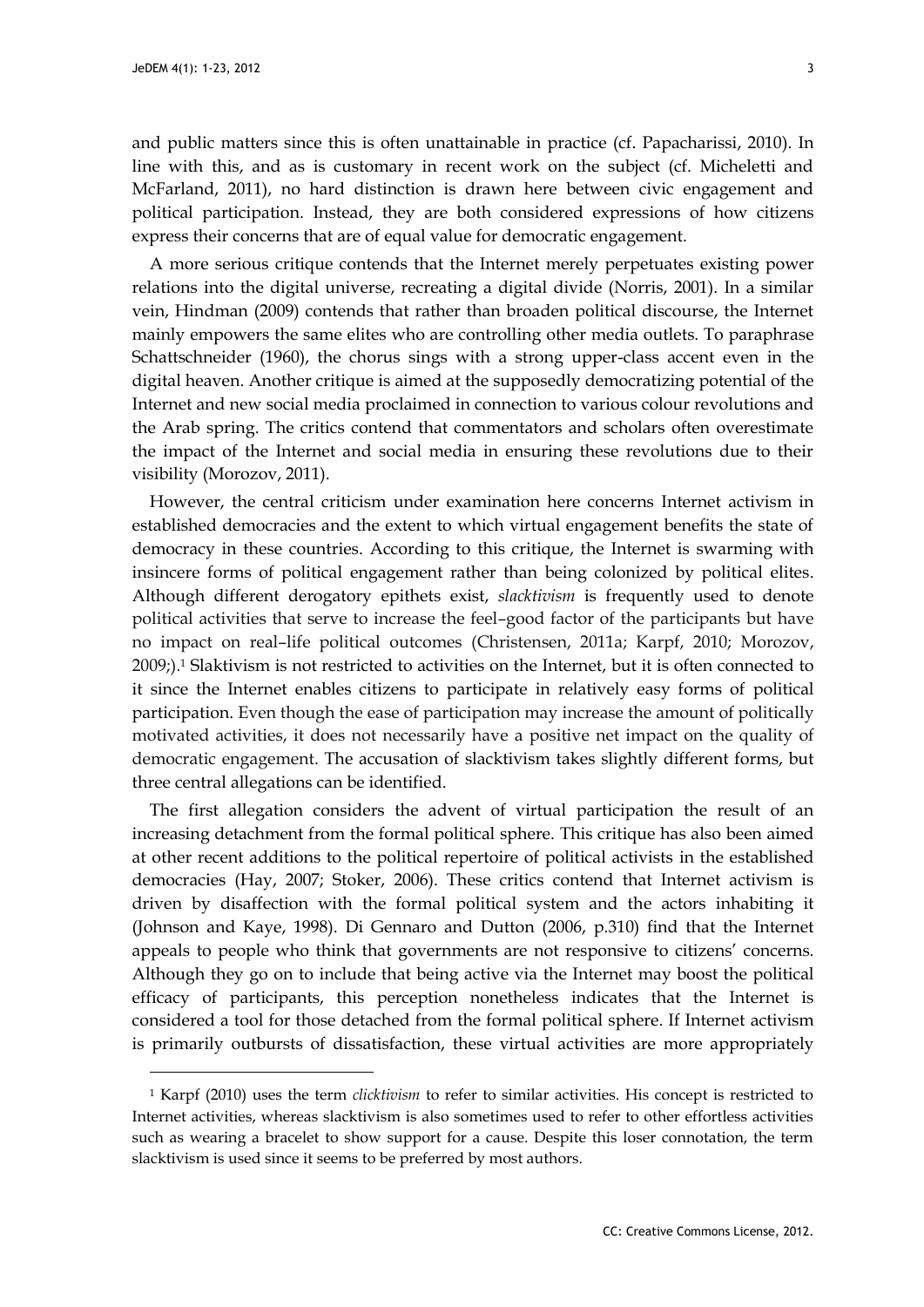considered symbolic actions rather than genuine attempts to influence political matters. Contrary to this, a line of research finds Internet activity to have positive effects on political attitudes and suggests that the Internet may help diminish political detachment since it empowers those otherwise feeling marginalized (cf. Johnson and Kaye, 2003, p.15- 16). Nevertheless, to dismiss Internet activism as slacktivism is frequently supported with evidence that the Internet activists are detached from real politics.

A second critique considers the Internet participation to be the result of unwillingness among Internet activists to put in the efforts required to be genuinely politically involved (Morozov, 2009). According to Morozov (2009), slacktivism is the ideal type of activism for a lazy generation, who no longer bother with demonstrations when the rouse of the Internet is so much more appealing. According to this perspective, Internet participation does not reflect a genuine desire to influence political matters but is a comfortable way of pretending to care. This critique is often associated with the political commentator and author Malcolm Gladwell (2010), who in a column compared Internet participation via social media with the sit-ins organized by the civil rights movement in the US in the 1950s and 1960s. Unsurprisingly, he finds that Internet participation requires much less effort and often aim to receive social acknowledgement and praise rather than achieve political change. Most political activities would obviously compare unfavourably to such rare expressions of civic courage. Nonetheless, this accusation appears to make intuitive sense since many activities on social networks seem to be manifestations of good intentions but rarely reflect genuine commitment. Morozov (2011: 186) makes a similar point when he condemns individuals with only a cursory interest in the issues who comes together to save the world via the Internet. Some fear that the easily available Internet may lead citizens to substitute their traditional offline activities with online versions, which could be devastating for the effectiveness of participation (Putnam, 2000). According to this portrayal, the Internet attracts people who are not genuinely interested or capable of political participation, but more interested in putting up an appearance of interest by the push of a button. The link between offline and online participation has been examined in previous research. Most studies find a weak positive effect of online engagement on offline involvement (Boulianne, 2009; Christensen, 2011a), whereas others studies cast doubt on the effect of the Internet on civic engagement since any independent effect disappears when controlling for other factors such as socio-economic status and psychological involvement in politics (Bimber, 2001, p.61). Although the connections between offline and online participation remain unclear, this line of critique is frequently used to dismiss Internet activism as slacktivism.

Finally, it has been argued that online activism is slacktivism because it is performed by citizens who lack central political competences and therefore are unable to operate purposefully in the political sphere (Christensen and Bengtsson, 2011). The digital citizens may be sincere in their wishes to influence political matters, but their efforts are misguided in the digital maze of the Internet. For example, it has been contended that campaigns on the Internet are incapable of achieving their stated aims (Christensen, 2011a). These activities can be used to express political opinions, but they are without influence on political decisions since the political decision-makers pay little attention to what is going on in the digital sphere. Even if the Internet mobilizes citizens, the activities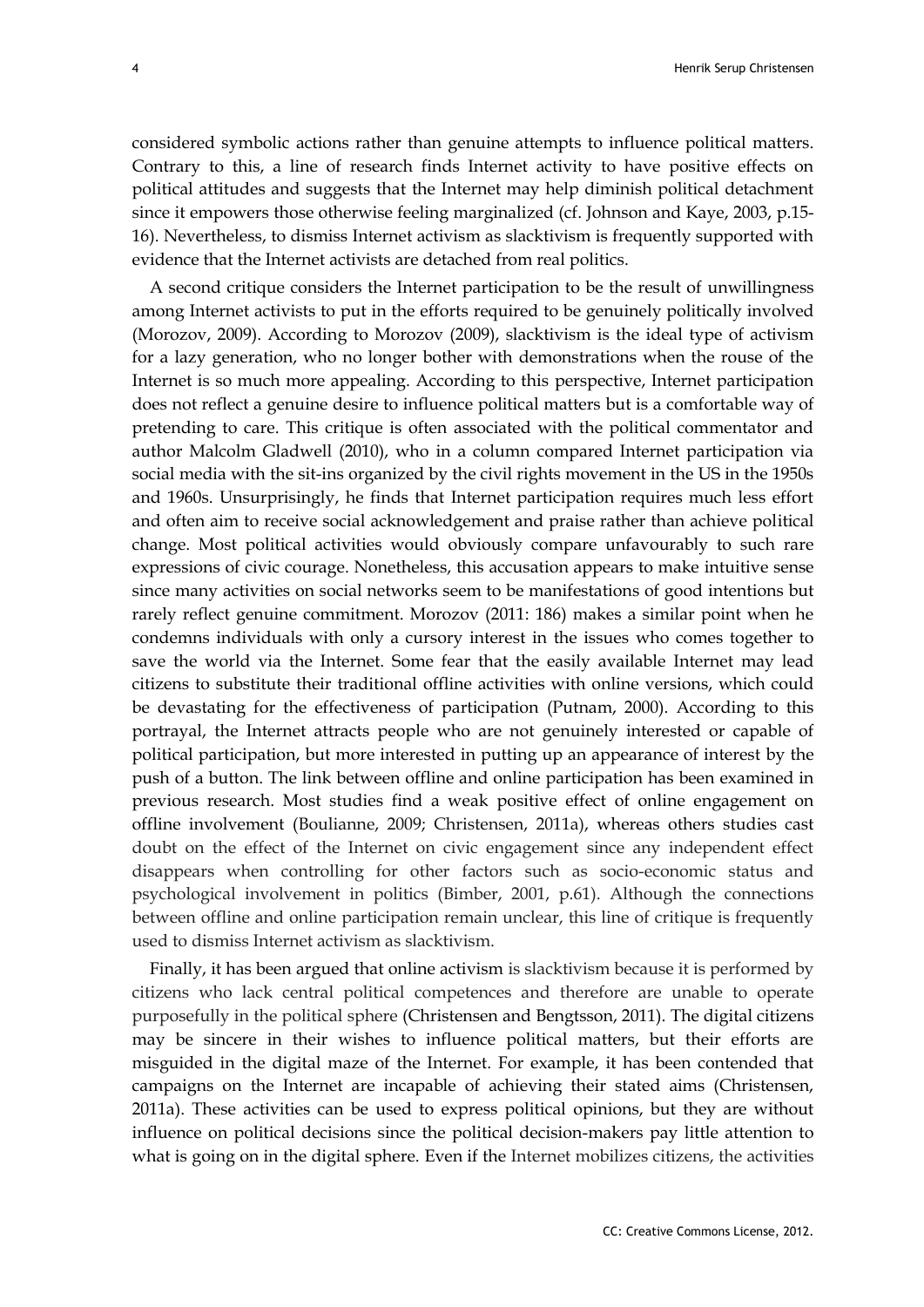are pointless since they are inefficient tools for affecting political decisions (Shulman, 2009). Rheingold (1993, p.295) argues that the technological advances could be luring citizens into attractively packaged substitutes for democratic discourse. According to Keen (2007), the Internet is populated by amateurs who are incapable of holding the politicians accountable in the same manner as the traditional media. This line of critique resembles the argument that the new forms of participation can lead to a de-skilling of political activism, since they mobilize citizens without socio-economic resources such as education (Topf, 1995, p.71). Mobilizing more people is not necessarily a democratic good, since the effectiveness of participation may become lower in the process (Verba, 2003). In a similar vein, the Internet may lower the quality of civic engagement by mobilizing virtual activists without a proper understanding of the political system (Christensen and Bengtsson, 2011). For this reason, it has been contested that Internet activism is slacktivism since it is less competent citizens who take advantage of the possibilities offered by the Internet.

Despite the many negative claims from scholars and commentators alike, few empirical studies systematically examine these claims – although bits and pieces are found in previous literature. For this reason, this study examines the accusation of slacktivism raised against Internet participation.

## **2. Research design**

l

The study examines three allegations brought forward by scholars contending the adverse effect of the Internet on civic or political engagement:<sup>2</sup>

- 1. **Detachment**: Internet participation is slacktivism since the participants are detached from the formal political sphere.
- 2. **Inactivity**: Internet participation is slacktivism since the participants do not engage in traditional political or civic offline activities.
- 3. **Competence**: Internet participation is slacktivism since the participants lack basic political competences and therefore do not know how to influence political decisions most effectively.

Although the present study examines participation as a separate form of participation, this is a simplification since the Internet is not a separate sphere of political mobilization cut off from the offline sphere of political activities (Hirzalla et al., 2010). Although some research suggests that online participation is a distinct mode of participation (Oser et al., 2012), this demarcation is often unattainable since online activists are also active in offline activities. However, since the allegations against Internet activism specifically highlights the links between online activities and political behaviour and attitudes, it is necessary to examine how Internet participation is linked to these attitudes and behaviours.

<sup>&</sup>lt;sup>2</sup> The headings are admittedly provocative, but they nonetheless capture the spirit of the accusations raised in the heated (mainly non-scholarly) debate on slacktivism.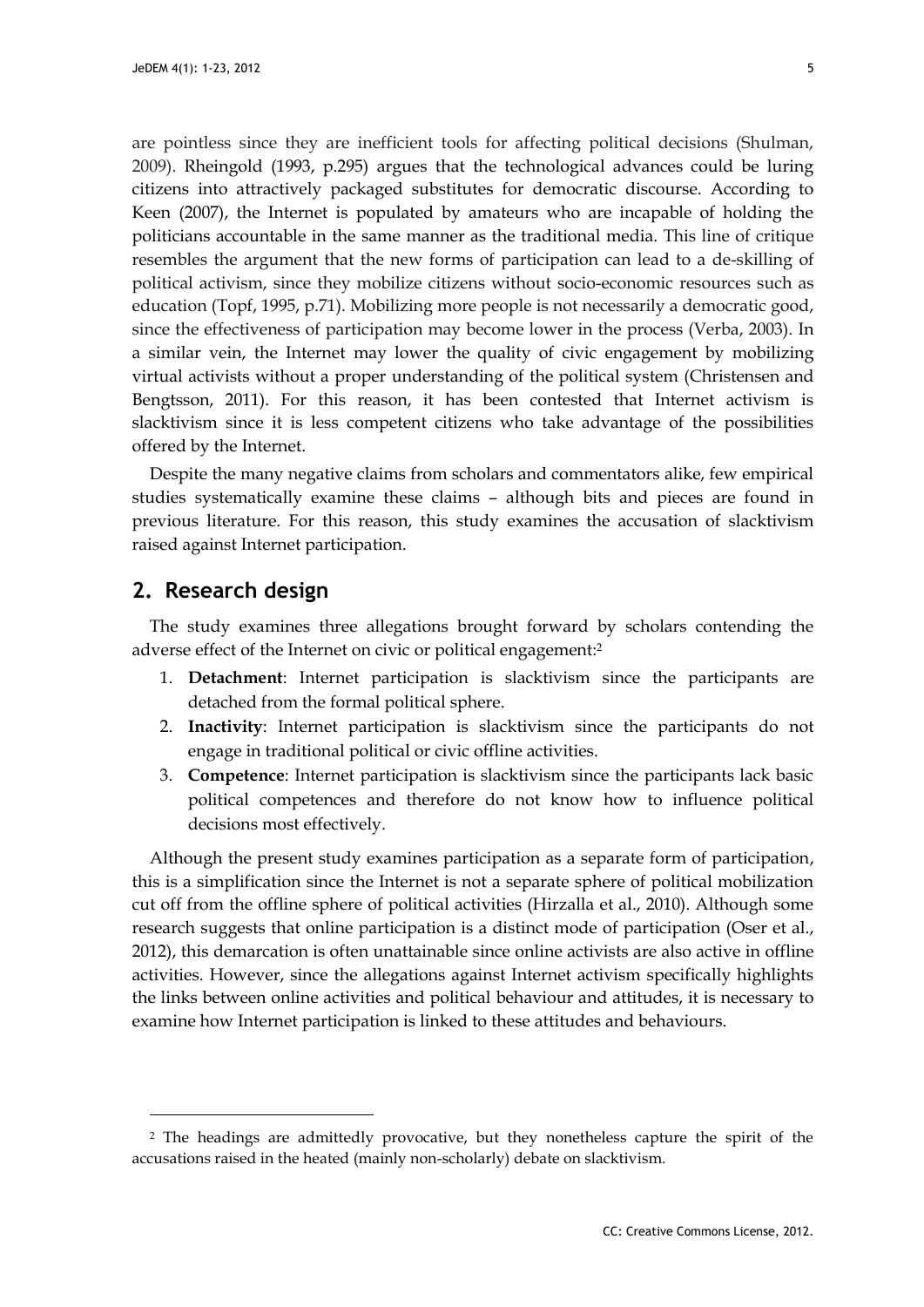#### **2.1. Data**

The data used for this study comes from the most recent round of the Finnish National Electoral Study collected following the 2011 national elections (Borg & Grönlund, 2011). This data make it possible to examine these questions since it contains a wide set of indicators of political participation on the Internet as well as appropriate indicators on other relevant factors. The survey forms part of the international CSES study and includes 1298 respondents. However, the questions on Internet participation were asked in a dropoff questionnaire filled in by 806 participants, and the study is restricted to these respondents. 3

Finland represents an interesting case when it comes to participation via the Internet, since the new technological possibilities were introduced at a relatively early stage in Finland (Milner, 2002, p. 131-132; 2010, p135). Although these differences have since evened out, the situation in Finland may provide a peek into the future situation in other countries.

The main limitation of this data is that it is cross-sectional, which means that it is not always possible to settle the direction of causality between the dependent and independent variables (Verba et al., 1995, p.276-279). This problem is particularly pertinent for attitudinal variables since participation may affect attitudes and vice versa. The associations give an indication of what characteristics are salient among Internet participants, but panel data is required to settle the direction of causality conclusively. Nonetheless, this deficiency is common in statistical analyses where panel data is rarely available for examining this sort of questions, and it should not detract anything from the validity of the findings since the main interest lies in the characteristics associated with Internet participants.

## **2.2. Variables<sup>4</sup>**

l

An index is constructed to capture the extent of political activities performed on the Internet. This index forms the dependent variable of the subsequent analyses where the extent to which political participation or civic engagement on the Internet is associated with the accusations raised against Internet activism for being slacktivism. The index is a composite index consisting of involvement in six activities on the Internet, where the respondents indicate whether they have performed the activity in question during the last four years (Cronbach's alpha = 0.61). The low value of Cronbach's Alpha could be interpreted as a problem of reliability. However, this is a normal problem when it comes to indexes of political participation (See Christensen, 2011b, p99-100). For one, the relatively few numbers of indicators affect the low score (Kopalle and Lehmann, 1997, p.192). In addition, the correlations between the activities are not symmetrical, since some

<sup>3</sup> 1298 persons were interviewed and 1141 respondents consented to fill in the drop-off questionnaire, of which 806 adequately filled in questionnaires were returned. For more on data collection and access to the data see www.fsd.uta.fi/en/data/catalogue/FSD2653/meF2653e.html.

<sup>4</sup> Specific information on coding and descriptive statistics for all variables is found in the appendix.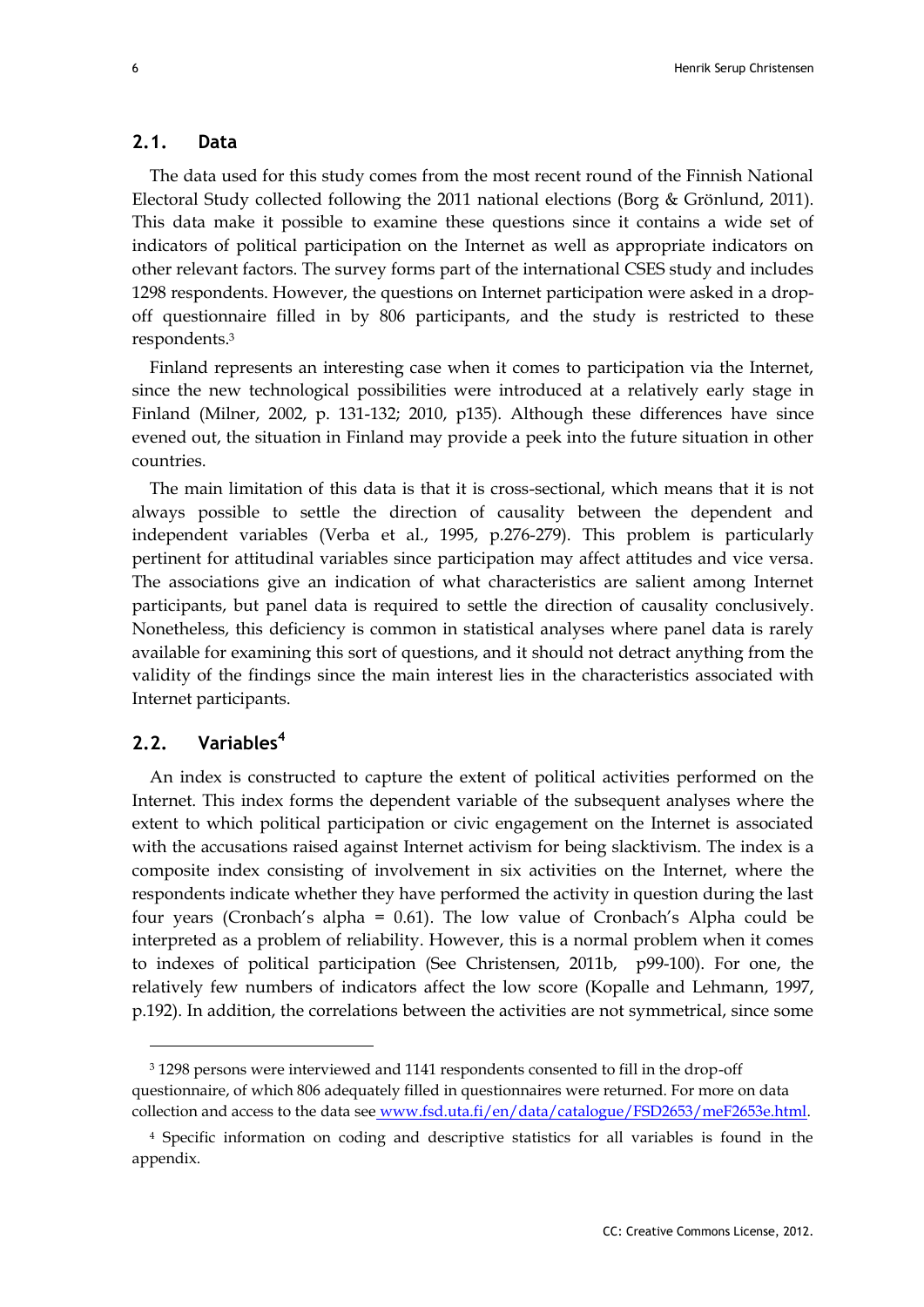l

activities require more effort than others, which also depresses the value of Cronbach's alpha. Finally, Cronbach's Alpha assumes that manifest indicators of the same latent concept should be positively correlated in accordance with the "effect indicator model" where the indicators are dependent on the latent variable (Bollen and Lennox, 1991, p305- 307). However, indexes of political participation resemble the "causal indicator model", where the indicators cause the latent variable and therefore issues of correlation are less straightforward. For this reason, the analyses proceed using this index to measure the extent of Internet activism as is customary in research on political participation.

Since the index is not normally distributed, the regression analyses are performed with the help of ordinal logistic regression (Norušis, 2010). The coefficients of these regressions are ordered logit coefficients where the coefficients can be interpreted as the impact each variable has on the dependent variable when it changes from its minimum to its maximum value since all explanatory factors are coded 0-1.

The accusation of detachment is examined by analysing the connection of the dependent variable to four attitudinal variables that have been used in previous work on attitudes towards politics and the effect on political behaviour (Almond and Verba, 1963; Verba et al., 1995; Norris, 2002; Christensen, 2011b). Political interest concerns the level of interest the respondent has in politics (Verba et al., 1995: 345-346). This is measured with a question on extent of political interest with respondents indicating their answer on a fourpoint scale ranging from very interested to not at all interested. External political efficacy concerns the subjective belief in the responsiveness of the system (Almond and Verba, 1963, p168-169; Asbjørnsen & Vogt 1992). This item is measured by an index composed of answers to four questions concerning the responsiveness of the political system and actors (Cronbach's alpha = 0.60).5 Satisfaction with democracy concerns how satisfied the respondent is with the way democracy currently functions (Hay, 2007, p30-31). This variable is measured with a single question where respondents indicate their satisfaction with democracy on a four-point scale ranging from very satisfied to very dissatisfied. Finally, political trust concerns the belief in the trustworthiness of central state institutions and actors (Hay, 2007, p33-35). This is measured with an index composed of five question where the respondents on a scale from 0-10 indicate the level of trust they put in the President, the political parties, the national parliament, the government, and politicians (Cronbach's alpha = 0.90).

Inactivity is examined by analysing the relationship of Internet participation to three forms of offline political and civic engagement (Christensen, 2011b). Traditional political participation concerns the extent of involvement in four traditional political activities during the last four years. This is measured with an index that measure whether respondents have performed these activities (Cronbach's alpha = 0.60). The second variable concerns involvement in political consumerism, which has become an important for of civic engagement (Cronbach's alpha = 0.67). Finally, associational involvement is

<sup>&</sup>lt;sup>5</sup> Although the value of Cronbach's alpha is low for this item, an exploratory factor analyses suggests that the four items load onto a common component. For this reason, the index includes all four items. Alternative codings do not change the substantive findings.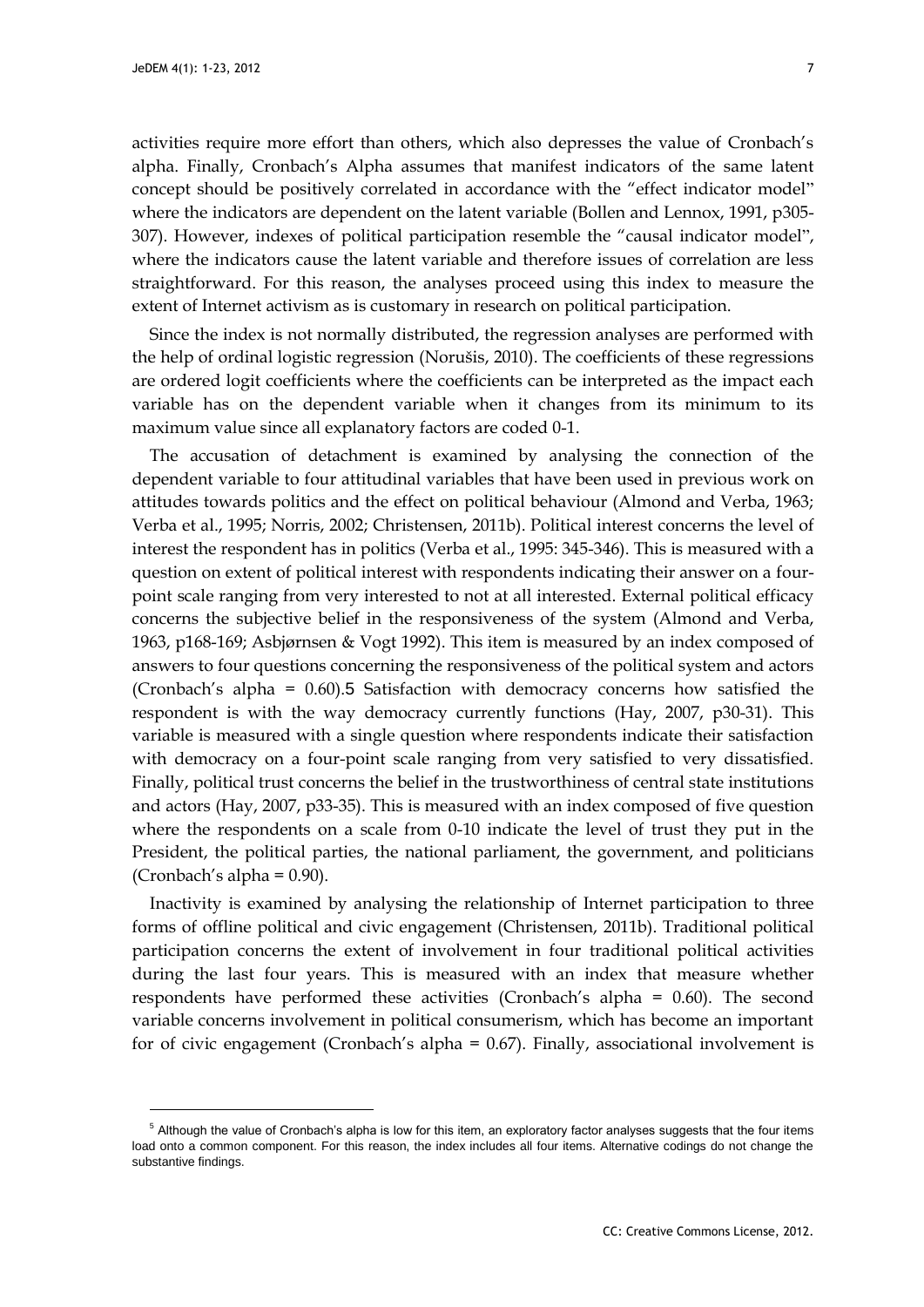probed by a question where the respondents indicate the number of associations besides work or professional associations of which they are members.

The final claim of a lack of competence is examined with the help of three variables. One is the educational attainment also considered a control variable, since this may also be considered a proxy for civic competence (Verba et al., 1995). Internal political efficacy, or the subjective political competence of respondents (Christensen and Bengtsson, 2011: 904), is measured with the help of a statement on whether politics seem complicated where the response is given on a four point scale ranging from totally agree to totally disagree. The level of factual political knowledge of the respondents is also used to probe civic competence (Christensen and Bengtsson, 2011: 904). This is measured with the number of correct answers to seven factual questions on political matters.

Four socio-demographic factors are used as control factors: age, gender, education and household income. These factors have been known to influence the propensity for being politically active, also in a Finnish context (Bengtsson and Christensen, 2009; Schattschneider, 1960; Verba et al., 1995). Since they are conceived as control factors, a substantial interpretation of the results for these will not be given unless appropriate for the purposes otherwise.

Table 1 displays the correlation matric for the variables of the study.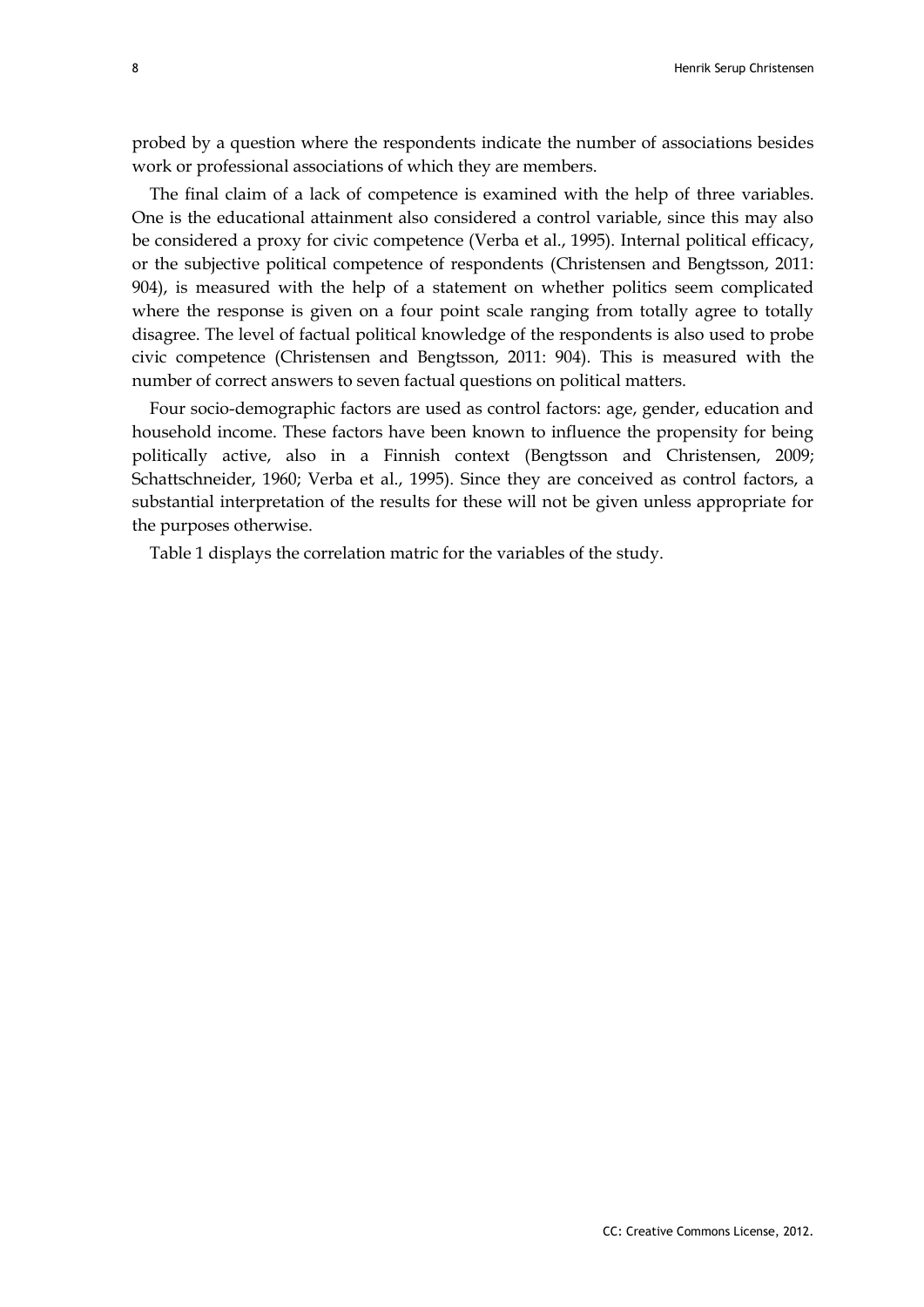|                                           | $[1] % \includegraphics[width=0.9\columnwidth]{figures/fig_1a} \caption{The figure shows the number of times on the right, and the number of times on the right, respectively. The left and right is the number of times on the right, respectively.} \label{fig:1}$ | $[2]$     | $[3]$   | [4]                                                      | $[5]$                               | [6]         | $^{[7]}$ | [8]      | [9]      | $[10]$   | $[11]$                                                                                          | $[12]$   | $[13]$                           | $[14]$   |
|-------------------------------------------|----------------------------------------------------------------------------------------------------------------------------------------------------------------------------------------------------------------------------------------------------------------------|-----------|---------|----------------------------------------------------------|-------------------------------------|-------------|----------|----------|----------|----------|-------------------------------------------------------------------------------------------------|----------|----------------------------------|----------|
| Internet participation<br>$[1]$           | 1.00                                                                                                                                                                                                                                                                 | $-0.33**$ | $-0.04$ |                                                          | $0.16^{**}$ $0.11^{**}$ $0.21^{**}$ |             | $0.15**$ | 0.00     | $-0.04$  | $0.46**$ | $0.42**$                                                                                        | $0.20**$ | $0.21**$                         | $0.14**$ |
| Age [2]                                   |                                                                                                                                                                                                                                                                      | 1.00      |         | $0.04$ $-0.16^{**}$ $-0.09^{*}$ $0.13^{**}$ $-0.14^{**}$ |                                     |             |          | 0.00     | 0.05     |          | $0.06$ -0.24* $0.13**$                                                                          |          | 0.03                             | $-0.04$  |
| Gender [3]                                |                                                                                                                                                                                                                                                                      |           | 1.00    |                                                          | $-0.07$ $0.11^{**}$ $0.11^{**}$     |             | 0.02     | 0.03     | 0.03     |          | $0.04 - 0.19$ <sup>**</sup>                                                                     | 0.05     | $0.22**$                         | $0.17**$ |
| <b>Education</b> [4]                      |                                                                                                                                                                                                                                                                      |           |         | 1.00                                                     | $0.35***$                           | $0.10^{**}$ |          |          |          |          | $0.20^{**}$ $0.10^{**}$ $0.11^{**}$ $0.14^{**}$ $0.28^{**}$ $0.21^{**}$ $0.28^{**}$ $0.21^{**}$ |          |                                  |          |
| Household income<br>[5]                   |                                                                                                                                                                                                                                                                      |           |         |                                                          | 1.00                                | $0.13**$    |          |          |          |          | $0.15^{**}$ $0.16^{**}$ $0.11^{**}$ $0.15^{**}$ $0.20^{**}$ $0.18^{**}$                         |          | $0.30**$                         | $0.19**$ |
| Political interest [6]                    |                                                                                                                                                                                                                                                                      |           |         |                                                          |                                     | 1.00        | $0.21**$ |          |          |          | $0.08^*$ $0.15^{**}$ $0.30^{**}$ $0.13^{**}$ $0.18^{**}$ $0.34^{**}$ $0.33^{**}$                |          |                                  |          |
| <b>External political</b><br>efficacy [7] |                                                                                                                                                                                                                                                                      |           |         |                                                          |                                     |             | 1.00     | $0.32**$ | $0.40**$ | $0.17**$ |                                                                                                 |          | $0.08^*$ $0.14^{**}$ $0.17^{**}$ | $0.39**$ |
| Satisfaction<br>democracy <sup>[8]</sup>  |                                                                                                                                                                                                                                                                      |           |         |                                                          |                                     |             |          | 1.00     | $0.38**$ | $0.09*$  | $-0.03$                                                                                         | $0.09*$  | 0.07                             | $0.14**$ |
| Political trust [9]                       |                                                                                                                                                                                                                                                                      |           |         |                                                          |                                     |             |          |          | 1.00     | $.10**$  | $-0.06$                                                                                         | 0.07     | $0.08*$                          | $0.20**$ |
| <b>Traditional</b><br>participation [10]  |                                                                                                                                                                                                                                                                      |           |         |                                                          |                                     |             |          |          |          | 1.00     | $0.34***$                                                                                       | $0.42**$ | $0.16^{**}$ 0.23**               |          |
| Political<br>consumerism [11]             |                                                                                                                                                                                                                                                                      |           |         |                                                          |                                     |             |          |          |          |          | 1.00                                                                                            | $0.18**$ | $0.17^{**}$ $0.12^{**}$          |          |
| Associational<br>membership [12]          |                                                                                                                                                                                                                                                                      |           |         |                                                          |                                     |             |          |          |          |          |                                                                                                 | 1.00     | $0.23^{**}$ $0.14^{**}$          |          |
| Political knowledge<br>$[13]$             |                                                                                                                                                                                                                                                                      |           |         |                                                          |                                     |             |          |          |          |          |                                                                                                 |          | 1.00                             | $0.25**$ |
| Internal efficacy [14]                    |                                                                                                                                                                                                                                                                      |           |         |                                                          |                                     |             |          |          |          |          |                                                                                                 |          |                                  | 1.00     |

**Table 1: Correlation matrix**

Note: Pearson's correlation coefficients. \*\*: Correlation is significant at the 0.01 level (2-tailed) \*: Correlation is significant at the 0.05 level (2-tailed).

As can be seen, there are quite strong correlations between some of the independent variables. Nevertheless, VIF scores suggest that multicollinearity is not a problem, since all scores are below 1.5 (see appendix).

## **3. Analysis**

To start the analysis, table 2 displays data on the extent of political involvement in Internet activities along with corresponding figures for involvement in various offline political activities.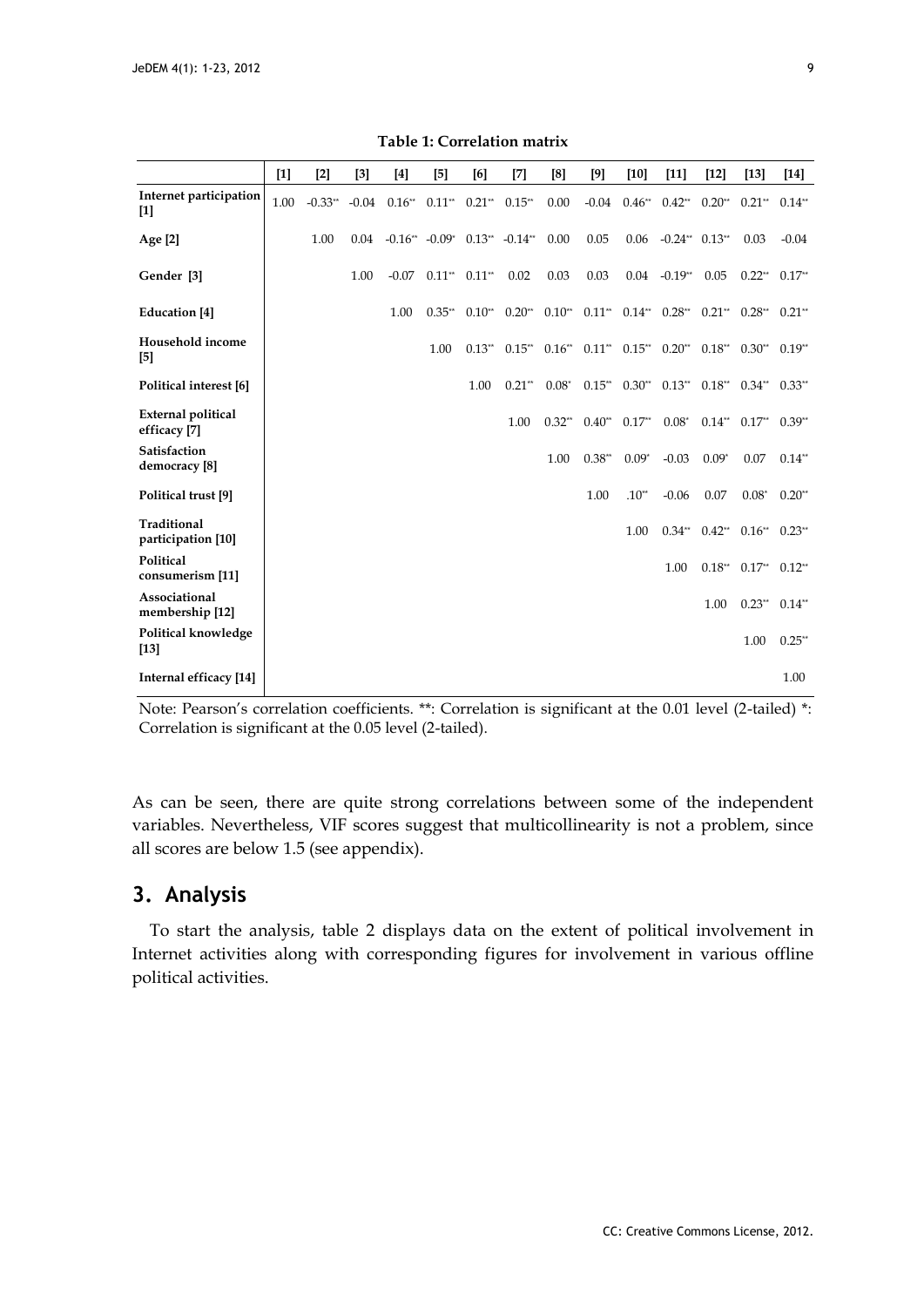| Activity                                        | Percentage has done |
|-------------------------------------------------|---------------------|
| Online activities on the Internet               |                     |
| Sign petition                                   | 30.1                |
| Contact political decision-makers               | 10.9                |
| Take part in discussion                         | 10.7                |
| Donate money                                    | 3.0                 |
| Send/receive political e-mails                  | 9.8                 |
| Write on blog                                   | 1.7                 |
| <b>Offline activities</b>                       |                     |
| Sign petition                                   | 49.5                |
| Contact decision-makers                         | 25.1                |
| Write letter to the editor                      | 17.9                |
| Participate in activities of political party    | 13.3                |
| Participate in other associational activities   | 44.3                |
| Consumption to promote environmental protection | 63.8                |
| Consumption to promote political/social goals   | 40.9                |
| Boycott                                         | 19.6                |
| Legal demonstration                             | 7.6                 |
| Civil disobedience                              | 2.2                 |

**Table 2: Percentages performing online and offline forms of political activities**

Note: Data weighted to ensure sample fit with population. Question phrasing: Internet activities: 'The Internet and e-mail has created new possibilities for acting politically and gaining information. During the last four years, have you done any of the following on the Internet, or what would you be willing to do?', percentage has done. Offline activities: 'Below are various forms of civic engagement. Please indicate which of these you have done during the last four years?'. Percentage has done activity in question.

The results show that Internet activities have become a popular part of the participatory repertoire in Finland. The most popular online activity is signing a petition, which more than 30 per cent have done during the last four years. Other popular Internet activities are contacting decision-makers and taking part in political discussions, each of which has been done by slightly less than 11 per cent, while about 10 per cent have been sending and receiving emails on political matters. Several of these activities have been accused of being slacktivism since they are literally possible to perform with just a push of a button (Christensen, 2011a).<sup>6</sup>

l

<sup>6</sup> It could be argued that these indicators do not involve the most grievous examples of slacktivism that are connected to new social media such as Twitter and Facebook and the possibilities they offer for expressing political views. Even if the present data does not make it possible to discern the factors associated with these activities, it is likely that they are similar given previous research (Loader and Mercea 2012, p4).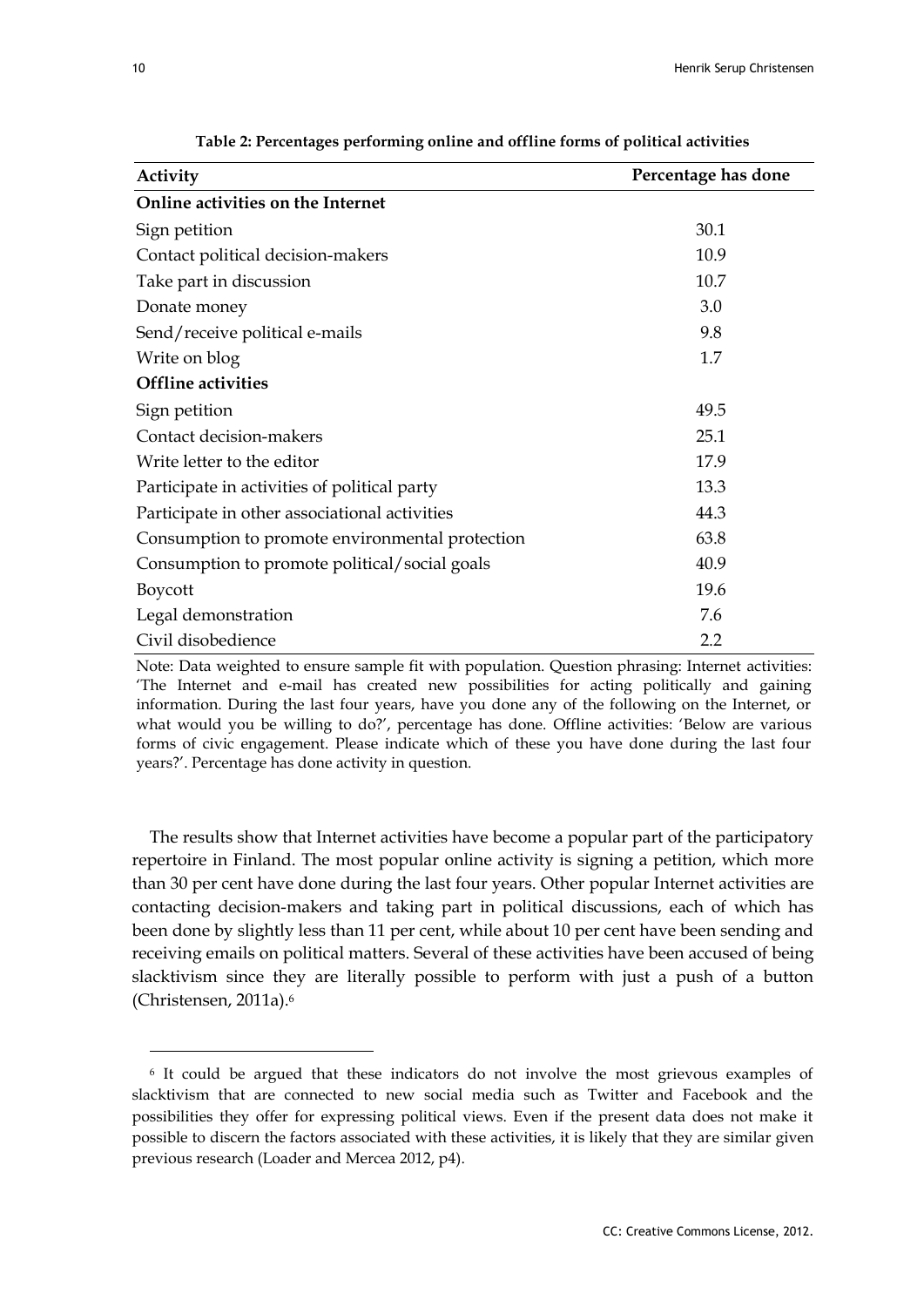Although the online activities are popular, the offline activities retain a higher popularity among the Finns. About 49.5 per cent have signed a petition and about 25 per cent have contacted the decision-makers offline. However, it should be noted that the phrasings of the questions on offline activities does not specify that the activities should not be done on the Internet. Hence, it is likely that some respondents only performed the online versions of petition signing and contacting, which exist in both online and offline versions (Christensen and Bengtsson, 2011). In addition, the questions on offline activities were asked in a personal interview, meaning the real extent of involvement is likely to be overestimated, since respondents answer in the affirmative to live up to social expectations (Cassel 2003). This risk is diminished for the Internet activities, where the questionnaires were filled out in privacy. Hence, the figures are likely to overestimate the differences between online and offline activities.

Nonetheless, the extent of involvement in the most popular Internet activities is comparable to the level of engagement in traditional forms of political participation such as being active in connection to a political party and taking part in legal demonstrations. The data presented in Table 2 thus confirm that the Internet activities have become an ingrained part of the participatory landscape in Finland. The central question is what implications this development has for the state of democracy. The three accusations of slacktivism presented above are examined individually in the following.

#### **3.1. Detachment**

According to this claim, Internet participation is slacktivism since digital activists become active because they are disenchanted with the traditional political system and the possibilities it offers for influencing the political decision-making (Di Gennaro and Dutton, 2006; Haye, 2007; Johnson and Kaye, 1998;). Hence, the hypothesis to be examined here is whether Internet activism is associated with political detachment in the form of negative feelings towards the political system.

This claim is examined by studying the relationship between various political attitudes and the extent of involvement on the Internet. Although it as noted is not possible to settle the direction of causality for these characteristics (Verba et al., 1995, p276-279), the strengths of the associations indicate the most important characteristics of the Internet participants. *Political interest* has been considered a primary indicator for how involved citizens are in the political sphere and the feelings towards government and politics (Norris, 2002). The perception of system responsiveness, or *external political efficacy*, is also an important indicator for political detachment (Almond and Verba, 1963). Furthermore, *satisfaction with democracy* indicates the political disenchantment of the respondent (Hay, 2007, p31). Finally, the level of *political trust* in the central political institutions is a central component in determining the attitude of citizens to the formal political system (Hay, 2007, p33). All four political attitudes may be considered central components in determining how detached the Internet activists are.

If this accusation is correct, significant negative relationships should exist between the indicators and the level of Internet participation. Table 3 displays the results of the regression analyses.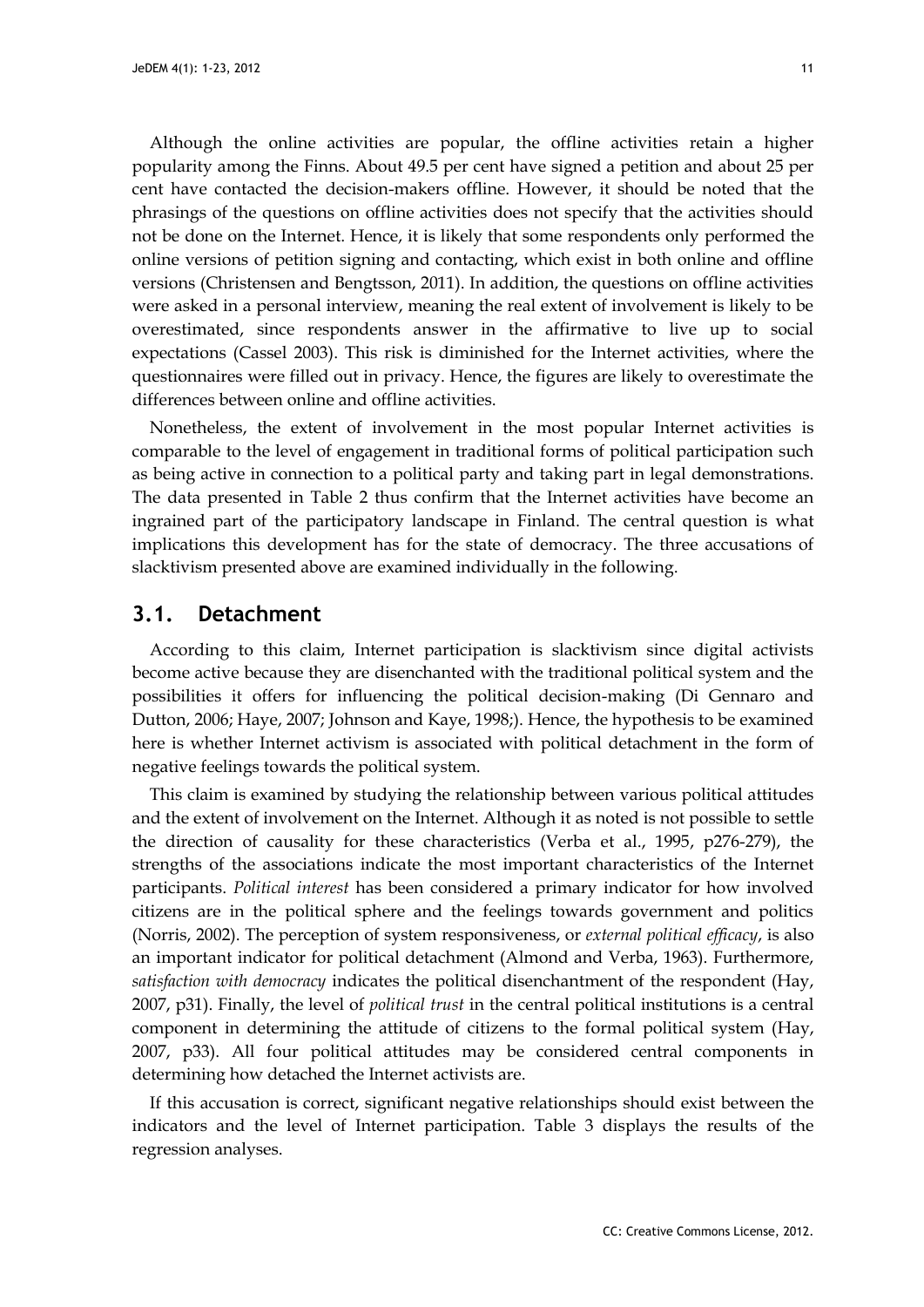|                                    | Model 1<br>Indicators of detachment | Model 2<br>Full model with controls |
|------------------------------------|-------------------------------------|-------------------------------------|
| <b>Political interest</b>          | $1.28$ $(0.32)$ ***                 | $2.19$ $(0.37)$ ***                 |
| <b>External efficacy</b>           | $1.56$ $(0.39)$ ***                 | 0.56(0.46)                          |
| <b>Satisfaction democracy</b>      | $-0.24(0.42)$                       | $-0.25(0.45)$                       |
| <b>Political trust</b>             | $-1.51$ $(0.57)$ **                 | $-1.13(0.61)$                       |
| Age                                |                                     | $-5.47$ $(0.56)$ ***                |
| Gender (1= male)                   |                                     | $-0.38$ $(0.17)^*$                  |
| Education                          |                                     | $0.69$ $(0.31)^*$                   |
| Household income                   |                                     | 0.46(0.24)                          |
| Valid n                            | 711                                 | 655                                 |
| Pseudo R <sup>2</sup> (Nagelkerke) | 0.06                                | 0.25                                |

#### **Table 3: Internet activism and digital detachment**

Note: Entries are coefficients of an ordinal logistic regression with standard errors in parenthesis. All explanatory variables range between 0 and 1. Internet participation is an index composed of seven internet activities ranging from 0-1 with 1 indicating the highest possible extent of involvement. Data weighted to reflect population. \*: p< 0.05; \*\*: p<0.01; \*\*\*: p<0.001.

The results show that being involved on the Internet is strongly associated with a high extent of political interest, which indicates that the Internet activists are highly interested in political matters and thereby contradicts the accusation of political detachment. A similar finding is initially found for external efficacy, indicating that the Internet activists tend to think the political system is responsive to their demands. However, this estimate grows insignificant in model 2 when controlling for the socio-demographic factors. Nevertheless, the link remains positive and the result does not indicate that a lack of belief in the responsiveness of the system is a major driving force for Internet activism. There are however, suggestions that this could be the case when it comes to satisfaction with democracy, where there is a tendency for the Internet activists to be dissatisfied. However, the estimate is weak and insignificant, so this can hardly be taken as conclusive evidence in favour of the hypothesis. Political trust provides the strongest evidence in favour of this accusation, since a significant negative estimate in model 1 suggests a lack of confidence in political authorities and actors is a major driving force for Internet activism. Hover, when controlling for the socio-demographic factors, this linkage becomes insignificant.

Although there is conflicting evidence for this accusation, it seems most appropriate to reject the hypothesis that Internet activism is associated with political detachment since there is not consistent evidence that this is the case.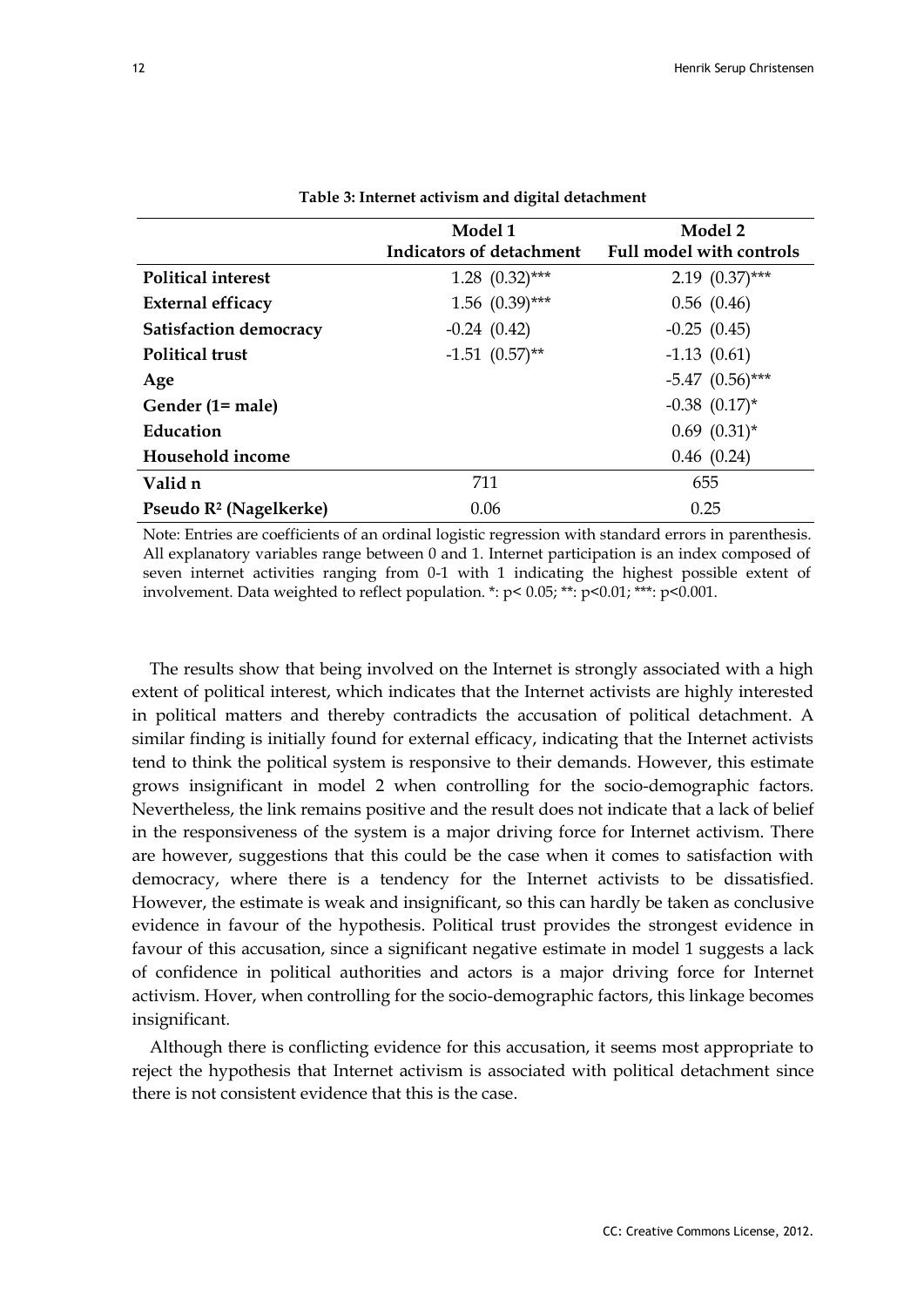#### **3.2. Inactivity**

l

This accusation alleges that Internet activism is slacktivism since the participants are unwilling to 'get their hands dirty' through traditional political activities (Gladwell, 2010; Morozov, 2009, 2011; Putnam, 2000). Hence, the hypothesis is that Internet activism is associated with a lack of involvement in offline activities.

This claim is examined by discerning the association between Internet activism and three forms of offline engagement in political and civic activities: <sup>7</sup> *Traditional political participation*, *political consumerism* and *involvement in voluntary associations*. These three measures are important forms of political and civic activities off the net (Christensen, 2011b, Norris, 2002; Verba et al., 1995). They hereby gauge how willing the Internet participants are to engage in political activities outside the digital sphere.

If this allegation is true, the regression models should show significant negative associations between the forms of civic and political involvement and Intern activism, since this entails that the Internet activists are less likely than the general population to be involved in political matters outside the virtual world. Table 4 displays the results.

<sup>&</sup>lt;sup>7</sup> Strictly speaking this analysis ought to address the effect of Internet participation on the various forms of offline engagement; i.e. Internet participation should be the independent variable. However, given the data is cross-sectional the relationships would be similar. The current format is chosen to make the results comparable to those obtained in other sections.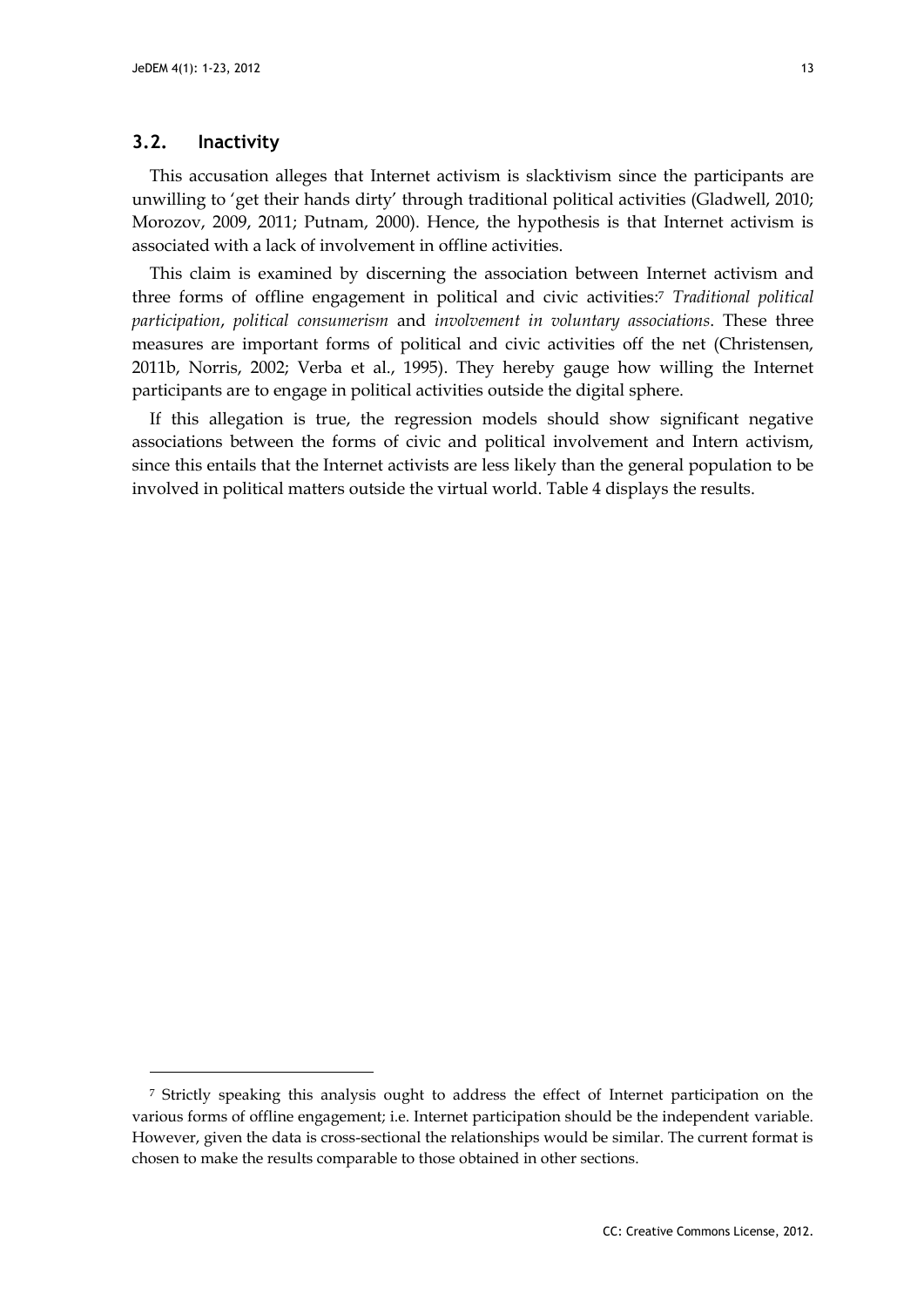|                                               | Model 1<br>Indicators of inactivity | Model 2<br><b>Full model with controls</b> |
|-----------------------------------------------|-------------------------------------|--------------------------------------------|
| <b>Traditional political</b><br>participation | $2.53$ $(0.30)$ ***                 | $3.12 (0.34)***$                           |
| Political consumerism                         | $2.57$ $(0.27)$ ***                 | $1.95$ $(0.31)***$                         |
| Associational membership                      | $-0.03$ $(0.58)$                    | $1.61 (0.66)^*$                            |
| Age                                           |                                     | $-6.13$ $(0.60)$ ***                       |
| Gender (1= male)                              |                                     | $-0.02$ (0.18)                             |
| Education                                     |                                     | 0.17(0.32)                                 |
| Household income                              |                                     | 0.05(0.25)                                 |
| Valid n                                       | 750                                 | 685                                        |
| Pseudo R2 (Nagelkerke)                        | 0.30                                | 0.43                                       |

**Table 4: Internet activism and inactivity**

Note: Entries are coefficients of an ordinal logistic regression with standard errors in parenthesis. All explanatory variables range between 0 and 1. Internet participation is an index composed of seven internet activities ranging from 0-1 with 1 indicating the highest possible extent of involvement. Data weighted to reflect population. \*: p< 0.05; \*\*: p<0.01; \*\*\*: p<0.001.

The results for traditional political participation show that there is a strong *positive* relationship between this and Internet activism, which persists when controlling for the socio-demographic factors. The same pattern is found for political consumerism, where a strong positive relationship suggests that Internet activists are more likely to be active in other forms of civic engagement than just the traditional political activities. The result for associational activism is insignificant in the first model, but it grows significant after controlling for the socio-demographic factors, suggesting that the Internet activists are also more likely to be active in this regard.

These results do not suggest that Internet participants are any less likely to be active in offline political and civic activities and the hypothesis is therefore rejected.

#### **3.3. Competence**

This accusation holds that Internet activism is slacktivism since the Internet activists lack the key political resources that make political activists savvy at the political game (Keen, 2007; Christensen and Bengtsson, 2011; Topf, 1995). The hypothesis to be examined is, therefore, that Internet activism is associated with lower levels of citizen competences.

Three indicators are used to examine this claim. The first is one of the control variables. As already clarified, *education* has been known to have a substantial impact on the propensity to be active, and therefore the analyses control for this aspect. However, education may also be conceived as a proxy for civic competence (Verba et al. 1995, p. 305). The higher educated may not only be more active, they are also better citizens (Verba, 2003). In addition to this, *internal political efficacy* is used to probe the subjective competence of the respondents, or the extent to which they feel capable of comprehending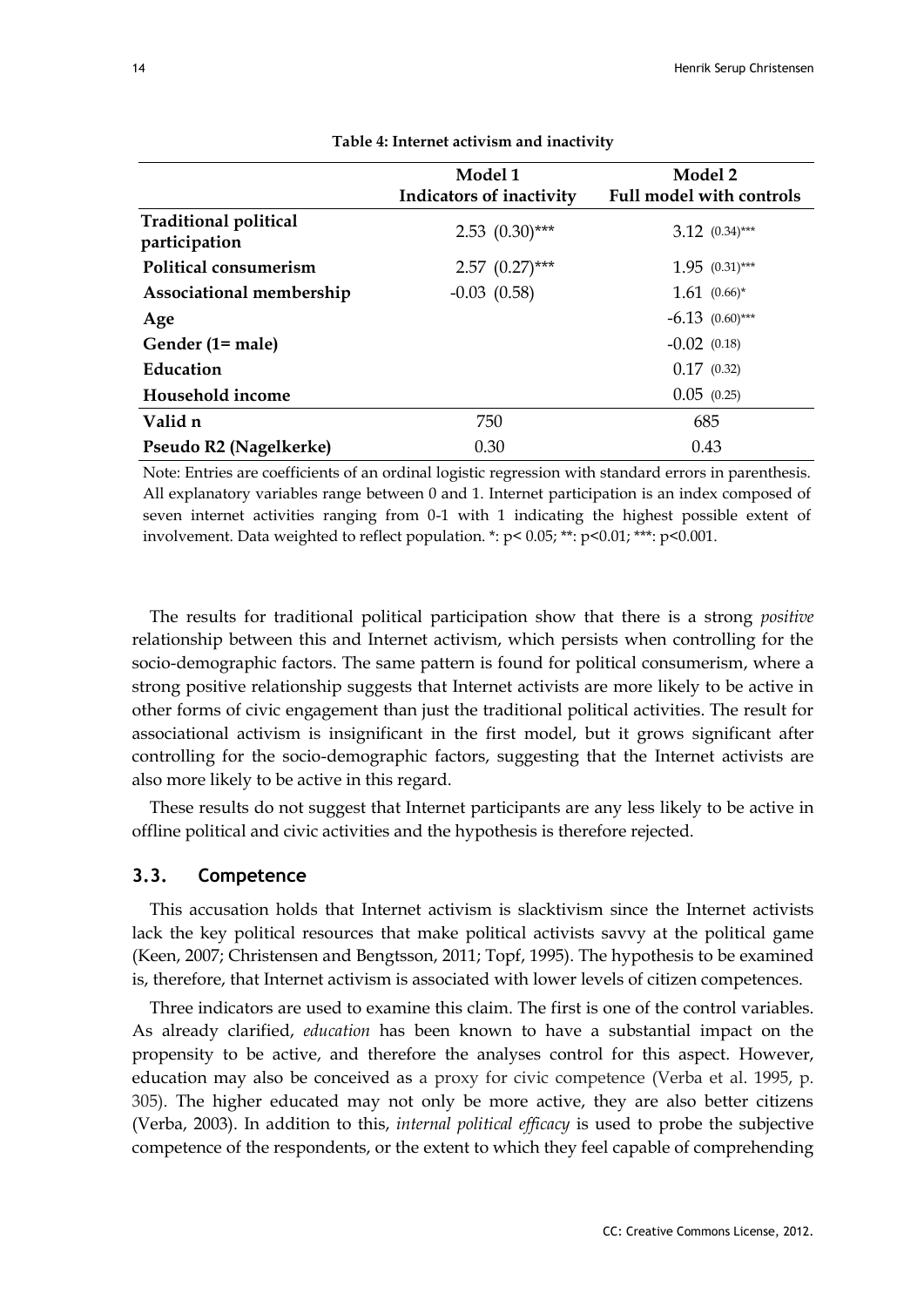and influencing political matters (Almond and Verba, 1963: 137; Asbjørnsen & Vogt 1992). A final indicator is the *factual political knowledge* of citizens. A cynic may contend that the subjective feeling that anyone can have an impact on political matters is a rather poor indicator of whether this is actually true. It is therefore necessary to consider the factual political knowledge of citizens to ensure that they are not merely misguided in their perception of how politics function (Delli Carpini and Keeter, 1996).

The expectation according to the hypothesis is that there are negative associations between the indicators of civic competence and Internet engagement, since this would suggest that the Internet participants are less politically competent than the population at large. Table 5 presents the results of the analyses.

| Table 5: Internet activism and digital competence |                                     |                                            |  |  |  |  |  |  |
|---------------------------------------------------|-------------------------------------|--------------------------------------------|--|--|--|--|--|--|
|                                                   | Model 1<br>Indicators of competence | Model 2<br><b>Full model with controls</b> |  |  |  |  |  |  |
| Political knowledge                               | $1.38(0.40)$ ***                    | $2.10(0.44)$ ***                           |  |  |  |  |  |  |
| Internal efficacy                                 | $0.64~(0.24)$ **                    | $0.87(0.27)$ **                            |  |  |  |  |  |  |
| Education                                         | $0.98(0.27)$ ***                    | 0.34(0.31)                                 |  |  |  |  |  |  |
| Age                                               |                                     | $-5.24(0.53)$ ***                          |  |  |  |  |  |  |
| Gender                                            |                                     | $-0.55(0.17)$ **                           |  |  |  |  |  |  |
| Household income                                  |                                     | 0.34(0.31)                                 |  |  |  |  |  |  |
| Valid n                                           | 748                                 | 682                                        |  |  |  |  |  |  |
| Pseudo R2 (Nagelkerke)                            | 0.07                                | 0.24                                       |  |  |  |  |  |  |

Note: Entries are coefficients of an ordinal logistic regression with standard errors in parenthesis. All explanatory variables range between 0 and 1. Internet participation is an index composed of seven internet activities ranging from 0-1 with 1 indicating the highest possible extent of involvement. Data weighted to reflect population. \*:  $p < 0.05$ ; \*\*:  $p < 0.01$ ; \*\*\*:  $p < 0.001$ .

The results show a positive estimate for political knowledge, which persists in both models. This indicates that a higher level of political knowledge positively is associated with a higher propensity to be active in political activities on the Internet. There is also a positive estimate for internal efficacy, indicating that Internet activity is associated with a higher belief in one's own ability to influence political matters. Finally, there is initially a positive estimate for education, indicating that people with higher levels of education are more likely to be active on the Internet, but this grows insignificant when controlling for the other socio-demographic factors.

Overall, there is nothing to support the suggestion that the Internet activists lack central political competences and this hypothesis is therefore rejected.

#### **3.4. The complete story of Internet participation**

As we have seen in the preceding analyses, the three accusations are contradicted by most of the available evidence. To ascertain the validity of the results, all three accusations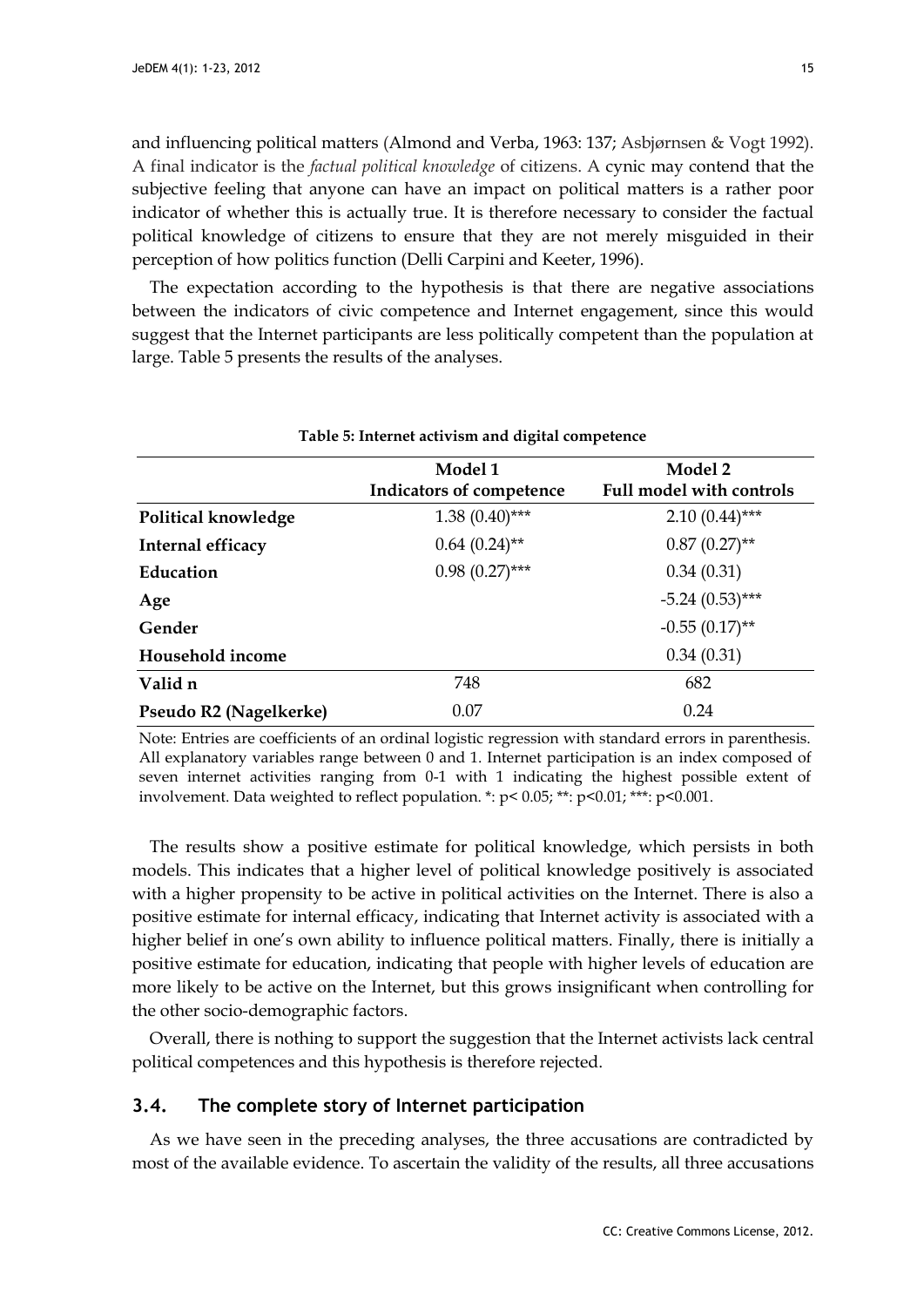are examined simultaneously in this section to examine their relative merits. The results of four models are shown in table 6.

|                                             | Model 1<br>Socio-demographic |              | Model 2<br>+ Disenchantment |              |         | Model 3<br>+ Inactivity |         | Model 4<br>+ Competence |  |  |
|---------------------------------------------|------------------------------|--------------|-----------------------------|--------------|---------|-------------------------|---------|-------------------------|--|--|
| Age                                         | -4.77                        | $(0.51)$ *** | -5.47                       | $(0.56)$ *** | -6.43   | $(0.64)$ ***            | $-6.65$ | $(0.65)$ ***            |  |  |
| Gender                                      | $-0.25$                      | (0.16)       | $-0.38$                     | $(0.17)$ *   | $-0.07$ | (0.18)                  | $-0.23$ | (0.19)                  |  |  |
| Education                                   | 0.89                         | $(0.30)$ **  | 0.69                        | $(0.31)$ *   | 0.15    | (0.33)                  | $-0.12$ | (0.34)                  |  |  |
| Household income                            | 0.50                         | $(0.24)$ *   | 0.46                        | (0.24)       | 0.06    | (0.26)                  | $-0.13$ | (0.27)                  |  |  |
| <b>Political interest</b>                   |                              |              | 2.19                        | $(0.37)$ *** | 1.28    | $(0.39)$ **             | 0.77    | (0.42)                  |  |  |
| External efficacy                           |                              |              | 0.56                        | (0.46)       | $-0.33$ | (0.49)                  | $-0.06$ | (0.51)                  |  |  |
| Satisfaction democracy                      |                              |              | $-0.25$                     | (0.45)       | $-0.24$ | (0.48)                  | $-0.13$ | (0.49)                  |  |  |
| <b>Political trust</b>                      |                              |              | $-1.13$                     | (0.61)       | $-0.95$ | (0.66)                  | $-0.89$ | (0.66)                  |  |  |
| <b>Traditional political</b><br>involvement |                              |              |                             |              | 2.95    | $***$<br>(0.36)         | 3.12    | ***<br>(0.37)           |  |  |
| Political consumerism                       |                              |              |                             |              | 1.82    | $(0.32)$ ***            | 1.74    | $(0.32)$ ***            |  |  |
| Associational membership                    |                              |              |                             |              | 1.55    | $(0.66)$ *              | 1.27    | (0.67)                  |  |  |
| Political knowledge                         |                              |              |                             |              |         |                         | 1.86    | $(0.51)$ ***            |  |  |
| Internal efficacy                           |                              |              |                             |              |         |                         | 0.36    | (0.32)                  |  |  |
| Valid n                                     |                              | 684          |                             | 665          |         | 655                     |         | 654                     |  |  |
| Pseudo R <sup>2</sup> (Nagelkerke)          |                              | 0.19         |                             | 0.25         |         | 0.44                    |         | 0.46                    |  |  |

**Table 6: The complete story of Internet activism**

Note: Entries are coefficients of an ordinal logistic regression with standard errors in parenthesis. All explanatory variables range between 0 and 1. Internet participation is an index composed of seven internet activities ranging from 0-1 with 1 indicating the highest possible extent of involvement. Data weighted to reflect population. \*: p< 0.05; \*\*: p<0.01; \*\*\*: p<0.001.

Model 1 examines the associations between Internet activism and the sociodemographic control variables. The estimates are generally as expected, with the possible exception that there are no significant differences when it comes to gender. This suggests that Internet participation is gender neutral in a Finnish context. The strongest estimate is found for age, where there as expected is a strong tendency for Internet participants to be younger than the population at large.

Models 2-4 examine the relative merits of the three accusations when including all factors, and the results generally replicate the previous findings.

For the first accusation of political detachment, the evidence is mixed since political interest and external efficacy initially have positive estimates and satisfaction with democracy and political trust have negative estimates in model 2. However, only political interest is significant in model 2 and none of them is significant in the final model. Hence, there is still little to suggest that this is a major driving force for Internet participation.

The strongest finding is that the evidence strongly contradicts the second accusation that the Internet may lead citizens to replace conventional forms of participation with more comfortable Internet participation. Both traditional political involvement and political consumerism is still strongly associated with Internet activism, suggesting that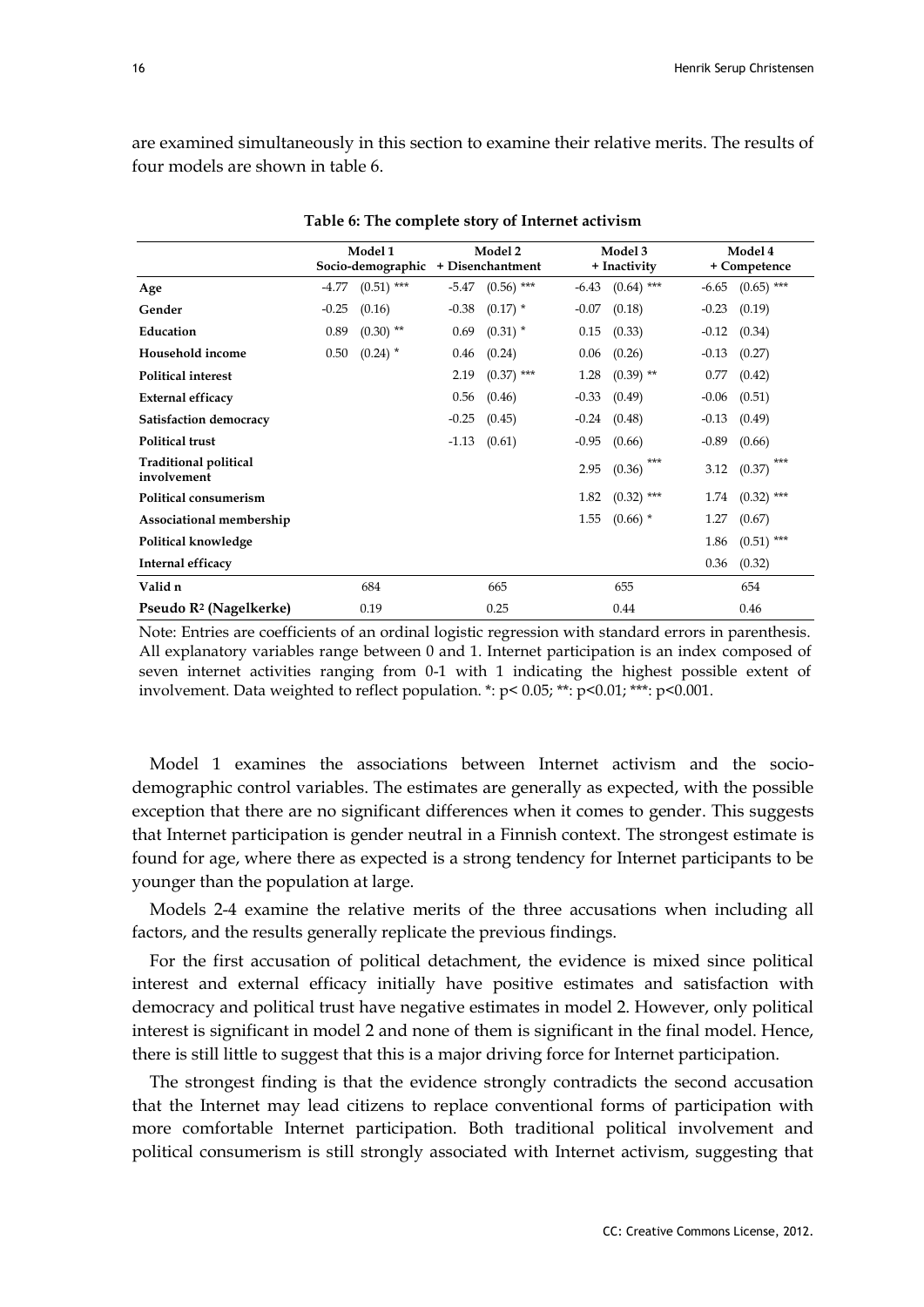rather than being slacktivists, the Internet participants tend to be active in a broad range of activities. These factors also explain the most of the variation, as indicated by the increase in the pseudo  $\mathbb{R}^2$  when including these factors. There seems to be little doubt that the Internet activists are extending their political commitment to the Internet rather than replacing their offline commitments with digital ones.

The evidence also still contradicts the third allegation that the Internet activists should be misguided activists who are directing their sincere commitments in the wrong directions. The positive connection between political knowledge and Internet activity persists even when controlling for all other factors. There is therefore little to suggest that the Internet activists should be politically misguided.

## **4. Conclusions**

After initial euphoria, critical voices have raised concern over the effects of the Internet on political participation and democracy. These accusations claim that Internet activism amount to nothing more than slacktivism, which makes no impact on real–life political outcomes but only serve to increase the feel-good factor of the participants. This study has examined three such claims in a Finnish context: That the participants are detached from formal politics, that the Internet activities replace traditional, and more effective, means of activism, and that the Internet participants are unable to comprehend the complexities of politics.

Although the critique is almost certainly right in rejecting the most jubilant claims of the democratizing force of the Internet, the results obtained here do not support the dismissal of political activities on the Internet as merely slacktivism.

To sum up the results, the evidence was mixed for the first accusation of detachment, but there was nothing to suggest that negative attitudes towards the formal political system were a major driving force for Internet participation as suggested by scholars (Di Gennaro and Dutton, 2006; Haye, 2007; Johnson and Kaye, 1998). For the second accusation, there is clear evidence that Internet participation supplements rather than replaces traditional activities, whether in the form of genuine political participation or other forms of civic engagement. Hence, there is nothing to suggest that the Internet is culpable for the diminishing civic and political engagement that the established democracies have witnessed (Morozov, 2009; Putnam, 2000). Although there are undoubtedly people who are only active on the Internet, the most persistent interpretation seem to be that people who are active in traditional offline activities are more likely to be active online as well, but they do not substitute their conventional involvement with the digital version. There is also no evidence to support the third accusation that Internet participants are less competent citizens (Keen, 2007). Instead, they appear to be knowledgeable citizens with an appropriate level of civic sophistication and there is nothing to suggest that Internet activists do not know their way around the political universe.

Despite the seemingly good news, there is still reason to be cautious. That the Internet activists extent their traditional engagement to the digital sphere may also entail that this engagement replicates the traditional inequalities so common when it comes to offline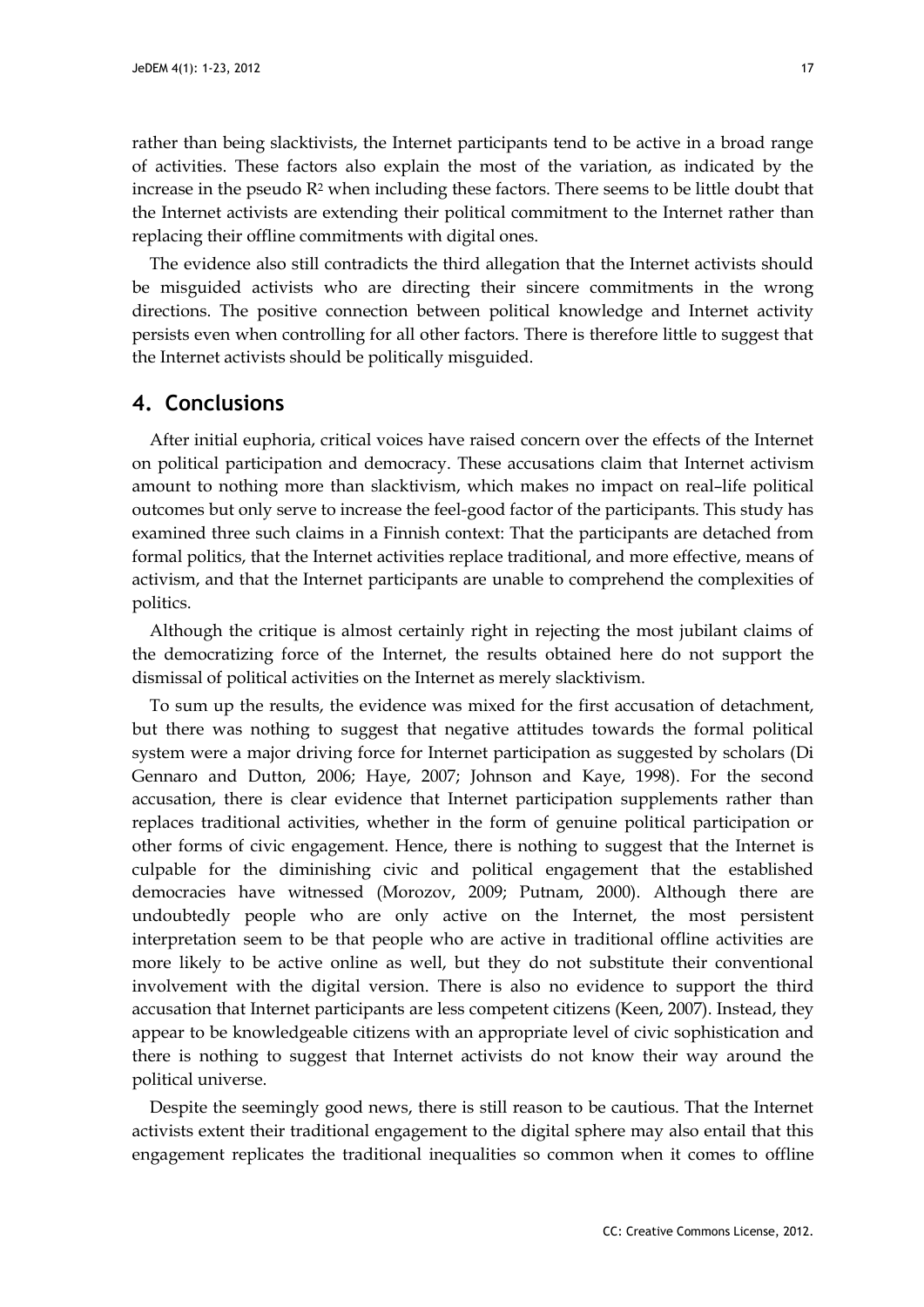political participation (Norris, 2001; Hirzalla et al., 2010; Verba et al., 1995). These fears have not been addressed in a systematic manner here. Nevertheless, the sociodemographic factors employed as control variables do not indicate that there are immense differences in these regards. There is a tendency for the well-educated and better-off economically to be overrepresented, but this effect disappears when considering the three other potential explanations. Hence, attitudes and activities appear to be more important than resources for Internet participation, which contradicts the idea of a digital divide (Norris, 2001). Nevertheless, these findings are far from conclusive.

The present results also do not make it possible to tell whether the digital activities are more or less effective political tools than the traditional counterparts. Even if the Internet activists were found to be competent citizens otherwise, this does not necessarily entail that the Internet activities are effective means to achieve the stated aims. The results do not imply that the digital activities can replace the traditional forms of participation and provide an adequate digital sphere of participation. Instead, Morozov (2011) is almost certainly right in claiming that the most optimistic assessments of the impact of the Internet are exaggerated since social media in itself cannot cause democracy. Any notion of a digital democracy is complementary to the traditional democratic engagement, and there is little doubt that the need for involvement in traditional political activities will persist into the near future.

Nevertheless, even if the most jubilant views are unwarranted, no evidence was found to suggest that the Internet is directly harmful for democratic engagement, which is what the accusations of slacktivism propose. The Internet sparks new forms of civic engagement that differ from previous forms of engagement. Even if these new activities are effortless and do not expose the participants to risks of any harm, they can give rise to intensely energetic efforts for limited periods of time (Schudson, 2006).

Most importantly, no results suggest that the Internet activists are substituting their offline engagement with the possibilities the Internet offers, which has been a central accusation against Internet participation (Morozov, 2009; Putnam, 2000). This result replicates previous findings (Boulianne, 2009; Christensen 2011), indicating that the most apt citizens blend offline and online modes of participation (Christensen and Bengtsson, 2011). It may therefore be long overdue to acquit Internet activism of at least this accusation.

#### **References**

- Asbjørnsen, N. & Vogt, G. (1992). Measuring Political Competence: An Analysis with Reference to Gender. *Scandinavian Political Studies*, 15(1), 61-76.
- Ayres, J.M. (1999). From the Streets to the Internet: The Cyber-Diffusion of Contention. *The Annals of the American Academy of Political and Social Science*, 566, 132-143.
- Barber, B.R. (1998). Three Scenarios for the Future of Technology and Strong Democracy. *Political Science Quarterly*, 113(4), 573-589.
- Bennett, L.W., & Breunig, C. & Givens, T. (2008). Communication and Political Mobilization: Digital Media and the Organization of Anti-Iraq War Demonstrations in the U.S. *Political Communication*, 25(3), 269-289.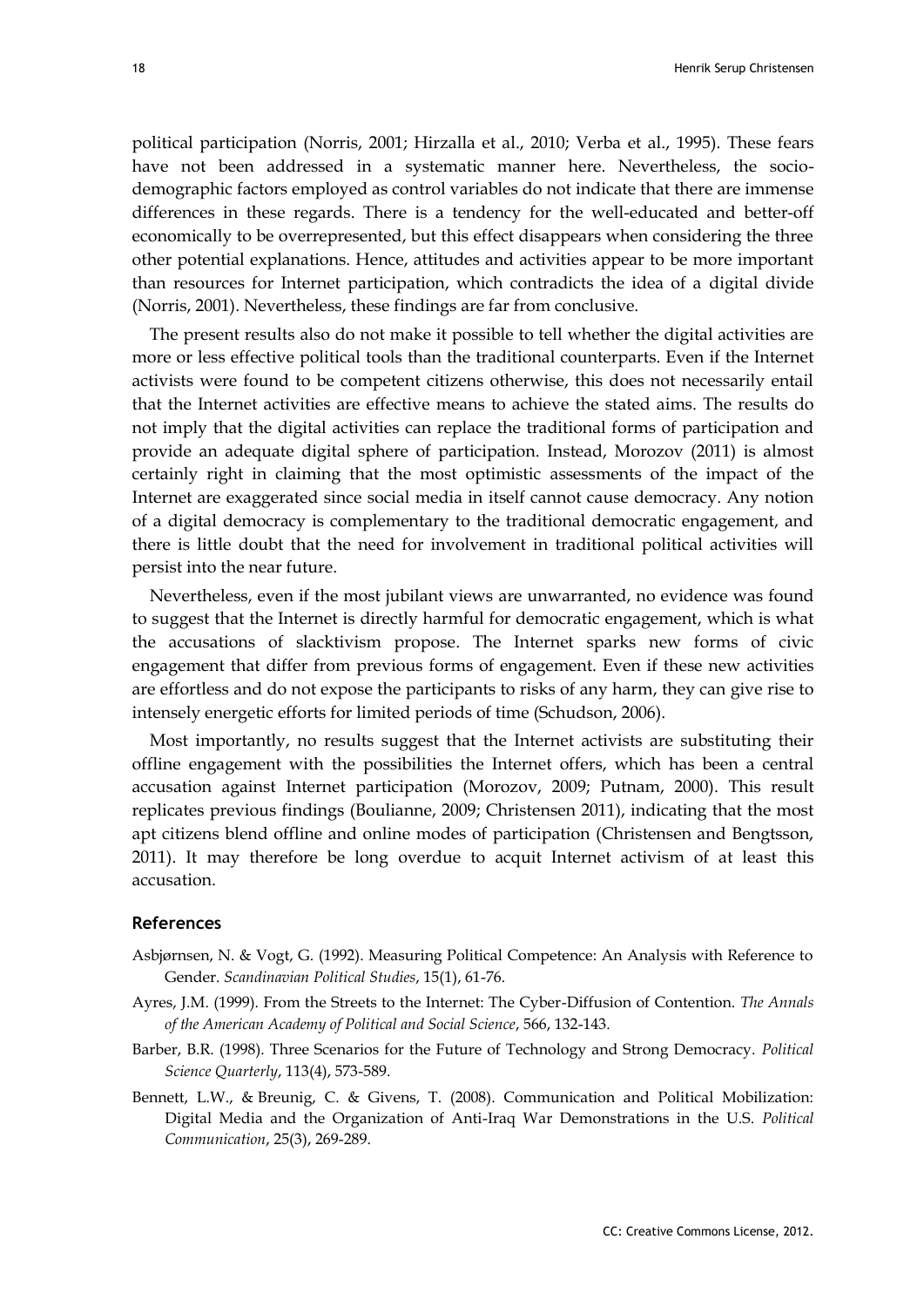- Bengtsson, Å. & Christensen, H.S. (2009). Politiskt deltagande i Finland spridning och drivkrafter. *Politiikka*, 2/2009, 77-95.
- Bimber, B. (2001). Information and political engagement in America: The search for effects of information technology at the individual level. *Political Research Quarterly*, 54(1), 53–67.
- Bollen, K. and Lennox, R. (1991). Conventional Wisdom on Measurement: A Structural Equation Perspective. *Psychological Bulletin*, 110(2), 305-314.
- Borg, S. & Grönlund, K. (2011). *Finnish National Election Study*, *FSD2653*. Tampere: Finnish Social Science Data Archive [distributor].
- Boulianne, S. (2009). Does Internet use affect engagement? A meta–analysis of research. *Political Communication*, 26(2), 193–211.
- Cassel, C.S. (2003). Overreporting and Electoral Participation Research. *American Politics Research*, 31(1), 81-92.
- Christensen, H.S. (2011a). Political Activities on the Internet: Slacktivism or Political Participation by other Means?. *First Monday*, 2/2011. Available online: [http://firstmonday.org/htbin/cgiwrap/bin/ojs/index.php/fm/article/view/3336/2767.](http://firstmonday.org/htbin/cgiwrap/bin/ojs/index.php/fm/article/view/3336/2767)
- Christensen, H.S. (2011b). *Political Participation Beyond the Vote - How the Institutional Context Shapes Patterns of Political Participation in 18 Western European Democracies*, Turku: Åbo Akademi University Press.
- Christensen, H.S. & Bengtsson, Å. (2011). The Political Competence of Internet Participants Evidence from Finland. *Information, Communication and Society*, 14(4), 896-916.
- Coleman, S. & Blumler, J.G. (2009). *The Internet and Democratic Citizenship*. Cambridge University Press, Cambridge.
- Delli Carpini, M.X. & Keeter, S. (1996). *What American Know about Politics and Why It Matters*. New Haven, CT: Yale University Press.
- Di Gennaro, C., & Dutton, W. (2006). The Internet and the Public: Online and Offline Political Participation in the United Kingdom. *Parliamentary Affairs,* 59(2), 299-313.
- Gladwell, M. (2010). Small Change Why the Revolution will not be Tweeted. *The New Yorker*, October 4, 2010. Available online: [http://www.newyorker.com/reporting/2010/10/04/101004fa\\_fact\\_gladwell?currentPage=al](http://www.newyorker.com/reporting/2010/10/04/101004fa_fact_gladwell?currentPage=all#ixzz10raPq1SX) [l#ixzz10raPq1SX](http://www.newyorker.com/reporting/2010/10/04/101004fa_fact_gladwell?currentPage=all#ixzz10raPq1SX) (accessed 12 April 2012).
- Hay, C. (2007). *Why We Hate Politics.* Cambridge: Polity Press.
- Hindman, M. (2009). *The Myth of Digital Democracy*. Oxford: Princeton University Press.
- Hirzalla, F. & van Zoonen, L., & de Ridder J. (2010). Internet Use and Political Participation: Reflections on the Mobilization/Normalization Controversy. *The Information Society: An International Journal*, 27(1), 1-15.
- Johnson, T.J., & Kaye, B.K. (1998). A Vehicle for Engagement or Haven for the Disaffected? Internet Use, Political Alienation, and Voter Participation. In: T.J. Johnson, & C.E. Hays, & S.P. Hays (eds.), *Engaging the Public: How Government and the Media can Reinvigorate American Democracy*. Lanham: Rowman & Littlefield.
- Johnson T.J. & Kaye B.K. (2003). A boost or bust for democracy? How the web influenced political attitudes and behaviors in the 1996 and 2000 presidential elections. *Harvard International Journal of Press/Politics*, 8(3), 9-34.
- Jordan, T. & Taylor, P. A. (2004). *Hactivism and Cyberwars: Rebels with a Cause?*. New York: Routledge.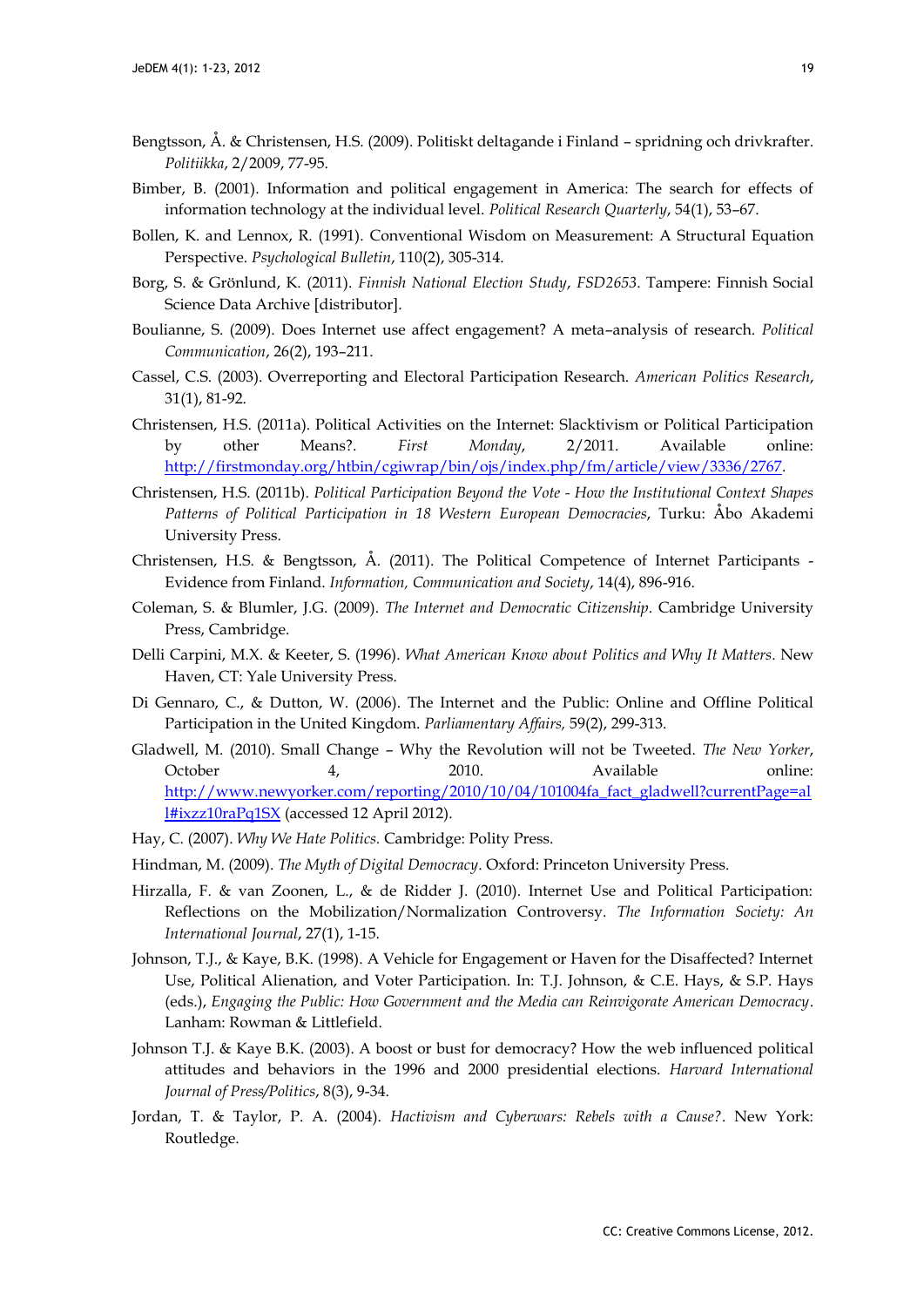- Karpf, D. (2010). Online Political Mobilization from the Advocacy Group's Perspective: Looking Beyond Clicktivism. *Policy & Internet*, 2(4), Article 2.
- Keen, A. (2007). *The Cult of the Amateur: How Today's Internet Is Killing Our Culture*. New York, NY: Doubleday Publishing.
- Kopalle, P.K. and Lehmann, D.R. (1997). Alpha Inflation? The Impact of Eliminating Scale Items on Cronbach's Alpha. *Organizational Behaviour and Human Decision Processes*, 70(7), 189-197.
- Loader, B. & Mercea, D. (eds.) (2012). *Social Media and Democracy – Innovations in Participatory Politics*. London and New York: Routledge.
- Micheletti, M. & McFarland, A.S. (2011). *Creative Participation – Responsibility-Taking in the Political World*. Boulder: Paradigm Publishers.
- Morozov, E. (2009). The Brave New World of Slacktivism. *Foreign Policy* (19 May), Available online: [http://neteffect.foreignpolicy.com/posts/2009/05/19/the\\_brave\\_new\\_world\\_of\\_slacktivism](http://neteffect.foreignpolicy.com/posts/2009/05/19/the_brave_new_world_of_slacktivism) (accessed 27 February 2012).
- Morozov, E. (2011). *The Net Delusion – The Dark Side of Internet Freedom*. New York: Public Affairs.
- Norris, P. (2001). *Digital Divide – Civic Engagement, Information Poverty, and the Internet Worldwide*. Cambridge: Cambridge University Press.
- Norris, P. (2002). *Democratic Phoenix – Reinventing Political Activism*. Cambridge: Cambridge University Press.
- Norušis, M.J. (2010). *SPSS 17.0 Advanced Statistical Procedures Companion*. Upper-Saddle River: Prentice-Hall.
- Oser, J., & Hooghe, M., & Marien, S. (2012). Is Online Participation Distinct from Offline Participation? A Latent Class Analysis of Participation Types and Their Stratification. *Political Research Quarterly*, Online first, doi: 10.1177/1065912912436695.
- Papacharissi, Z.A. (2010) *A Private Sphere – Democracy in the Digital Age*. Cambridge: Polity.
- Pharr, S.J. & Putnam. R.D. (eds.) (2000). *Disaffected Democracies- What's Troubling the Trilateral Countries?*. Princeton, New Jersey: Princeton University Press.
- Putnam, R.D. (2000). *Bowling Alone: The Collapse and Revival of American Community*. New York: Simon & Schuster.
- Rheingold, H. (1993). *The Virtual Community: Homesteading on the Electronic Frontier*. Cambridge, MA: Perseus Books.
- Schattschneider, E.E. (1960). *The Semi-Sovereign People – A Realist's View of Democracy in America*. Hinsdale: Dryden Press.
- Schudson, M. (2006). The Varieties of Civic Experience. *Citizenship Studies*, 10(5), 591-606.
- Shulman, S.W. (2009). The Case Against Mass E-mails: Perverse Incentives and Low Quality Public Participation in U.S. Federal Rulemaking. *Policy & Internet*, 1(1), Article 2.
- Stoker, G. (2006). *Why Politics Matters – Making Democracy Work*. Houndmills: Palgrave.
- Topf, R. (1995). Beyond Electoral Participation. In Klingemann & Fuchs (eds.). *Citizens and the State* (27-51), Oxford: Oxford University Press.
- Verba, S. (2003). Would the dream of Political Equality Turn out to be a Nightmare?. *Perspectives on Politics*, 1(4), 663-679.
- Verba, S., & Schlozman, K.L., & Brady, H.E. (1995). *Voice and Equality – Civic Voluntarism in American Politics*. Cambridge: Harvard University Press.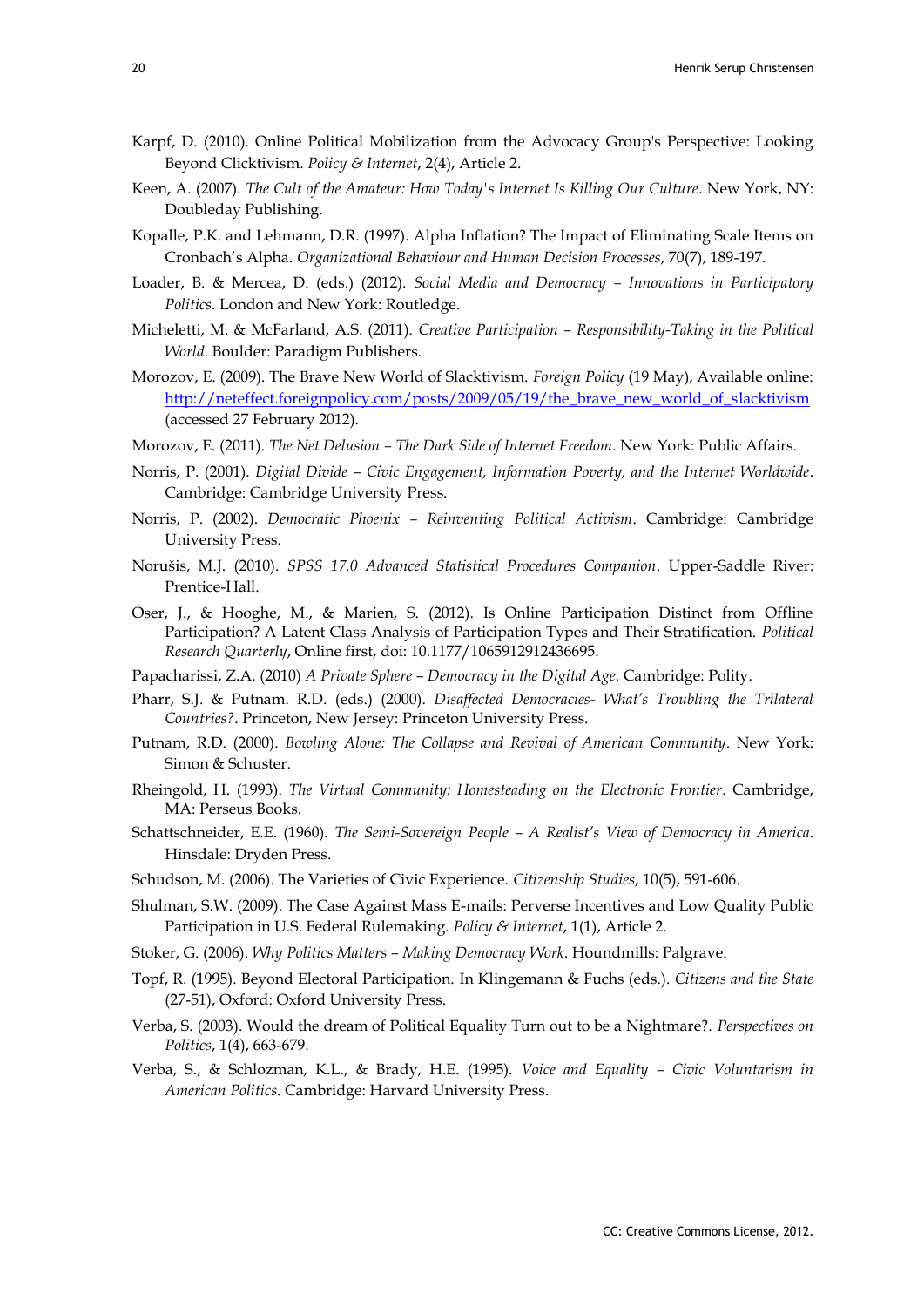#### **About the author**

#### *Henrik Serup Christensen*

Is a post-doctoral researcher at the Department of Political Science at *Åbo Akademi* University in Turku, Finland. His research interests include political participation and how the proliferation of new forms of citizen involvement affects the functioning of democracy. His current research projects examine the use of democratic innovations at the local level in Finland and the causes and consequences of the spread of political disenchantment in representative democracies.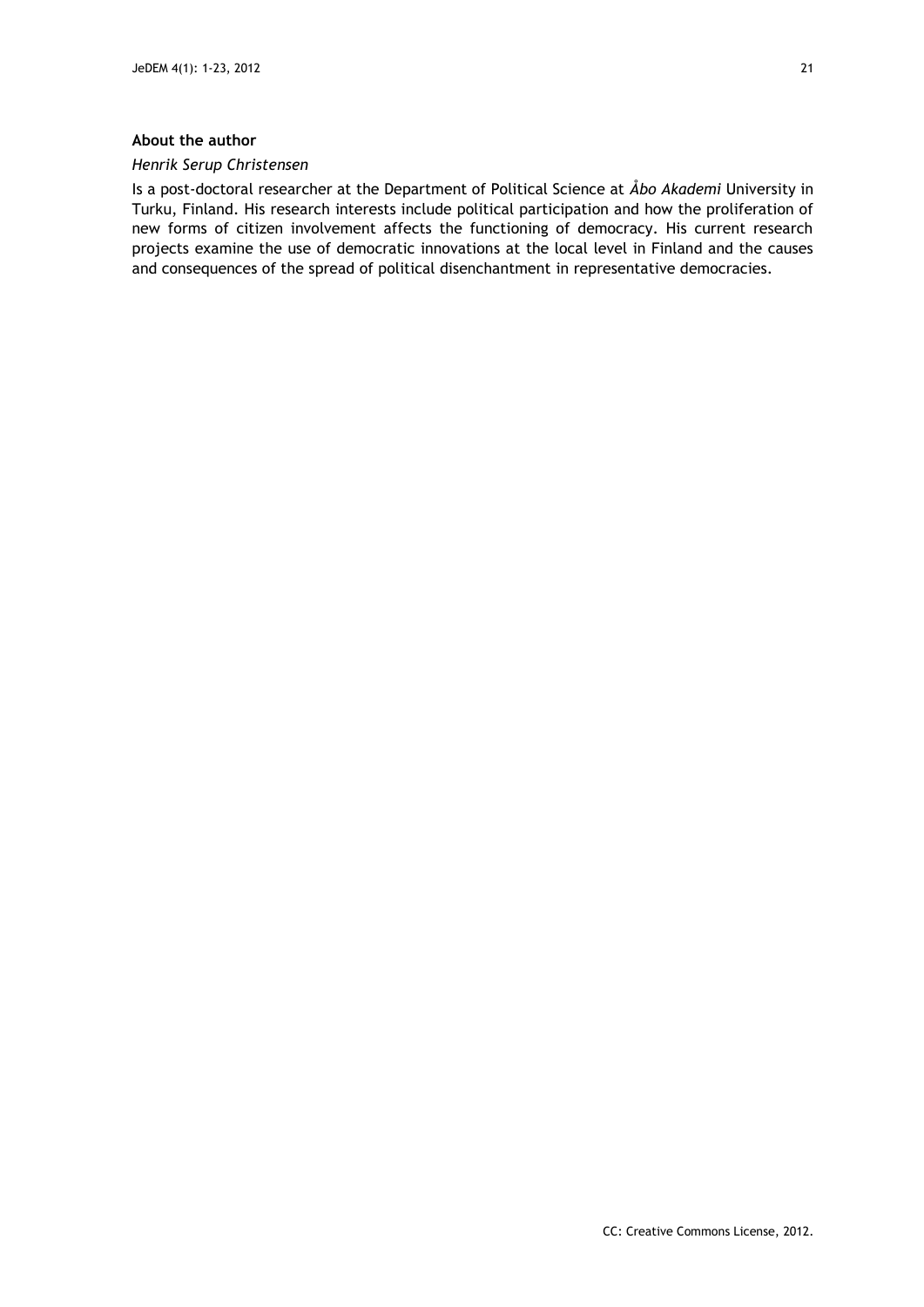|                                         |                                                                                                                                                                                                                                                                                                                                                                                                                                                                                                                                              | Descriptive statistics |      |      |                |      |      |
|-----------------------------------------|----------------------------------------------------------------------------------------------------------------------------------------------------------------------------------------------------------------------------------------------------------------------------------------------------------------------------------------------------------------------------------------------------------------------------------------------------------------------------------------------------------------------------------------------|------------------------|------|------|----------------|------|------|
|                                         | Coding                                                                                                                                                                                                                                                                                                                                                                                                                                                                                                                                       | N                      | Min  |      | Max Mean St.d. |      | VIF  |
| Internet<br>participation               | Additive index created from 6 answers to question: The<br>Internet and e-mail has created new possibilities for acting<br>politically and gaining information. During the last four years,<br>have you done any of the following on the Internet, or what would<br>you be willing to do?: (1) Sign petition, (2) Contact decision-<br>makers, (3) Take part in discussion, (4) Donate money, (5)<br>Send/receive political e-mails, (6) Write blog. (1 highest<br>extent of involvement)                                                     | 746                    | 0.00 | 1.00 | 0.11           | 0.18 |      |
| Age                                     | Age of respondent in years divided by 100.                                                                                                                                                                                                                                                                                                                                                                                                                                                                                                   | 806                    | 0.19 | 0.91 | 0.52           | 0.17 | 1.19 |
| Gender                                  | Gender of respondent $(1 = male)$                                                                                                                                                                                                                                                                                                                                                                                                                                                                                                            | 806                    | 0.00 | 1.00 | 0.49           | 0.50 | 1.17 |
| Education                               | Highest level of education completed: Six categories ranging<br>from 'Primary school (0) to University degree (1).                                                                                                                                                                                                                                                                                                                                                                                                                           | 806                    | 0.00 | 1.00 | 0.54           | 0.29 | 1.30 |
| Household<br>income                     | Household income in Euros divided into four categories, 1<br>Highest income level.                                                                                                                                                                                                                                                                                                                                                                                                                                                           | 736                    | 0.00 | 1.00 | 0.56           | 0.35 | 1.23 |
| Political<br>interest                   | How interested are you in politics? Four categories ranging<br>from 'not at all interested' (0) to 'very interested' (1).                                                                                                                                                                                                                                                                                                                                                                                                                    | 806                    | 0.00 | 1.00 | 0.67           | 0.25 | 1.32 |
| External<br>efficacy                    | Additive index created from answers to four questions with<br>4 categories ranging from 'strongly disagree' to 'strongly<br>agree' (1 highest extent of external efficacy):<br>- Those elected to parliament soon lose touch with the problems of<br>ordinary people.<br>- Politicians are not interested in the opinions of ordinary people.<br>- Political parties are only interested in people's votes, not in their<br>opinions.<br>- It doesn't really matter which parties form the government, policy<br>decisions will be the same. | 782                    | 0.00 | 1.00 | 0.45           | 0.22 | 1.47 |
| Satisfaction<br>democracy               | How satisfied are you with the way democracy works in Finland?<br>Four categories ranging from 'Not at all satisfied' (0) to 'Very<br>satisfied (1).                                                                                                                                                                                                                                                                                                                                                                                         | 799                    | 0.00 | 1.00 | 0.60           | 0.20 | 1.22 |
| <b>Political trust</b>                  | Additive index created from 5 answers to question: On a scale<br>of 0 to 10 (where $0 = don't$ trust at all, $10 =$ completely trust), to<br>what extent do you<br>trust/mistrust: (1) The President, (2) Political parties, (3)<br>Parliament, (4) The Government, (5) Politicians (1 Highest<br>extent of political trust).                                                                                                                                                                                                                | 792                    | 0.00 | 1.00 | 0.65           | 0.15 | 1.35 |
| Traditional<br>political<br>involvement | Additive index created from 4 answers to question: Below are<br>various forms of civic engagement. Please indicate which of these<br>you have done during the last four years. (1) 'write letter to the<br>editor', (2) 'contact decision-makers', (3) 'involved political<br>party', (4) 'involved other civic association'. (1 Highest extent<br>of involvement)                                                                                                                                                                           | 806                    | 0.00 | 1.00 | 0.25           | 0.28 | 1.45 |
| Political<br>consumerism                | Additive index created from 3 answers to question: Below are<br>various forms of civic engagement. Please indicate which of these<br>you have done during the last four years.(1) 'Sign petition', (2)<br>'Try to influence political or social issues through my<br>consumer choices', (3) 'Join a<br>consumer boycott', (1 highest extent of involvement)                                                                                                                                                                                  | 806                    | 0.00 | 1.00 | 0.44           | 0.33 | 1.40 |
| Associational<br>membership             | Index created from question: How many other than work or<br>profession related associations does the respondent currently<br>belong to? (Paying member) Altogether about (1 Highest<br>number mentioned (16))                                                                                                                                                                                                                                                                                                                                | 806                    | 0.00 | 1.00 | 0.09           | 0.13 | 1.31 |
| Political                               | Additive index created by adding correct answer to 7 factual                                                                                                                                                                                                                                                                                                                                                                                                                                                                                 | 806                    | 0.00 | 1.00 | 0.67           | 0.21 | 1.33 |

## **Appendix – Variable coding and descriptive statistics**